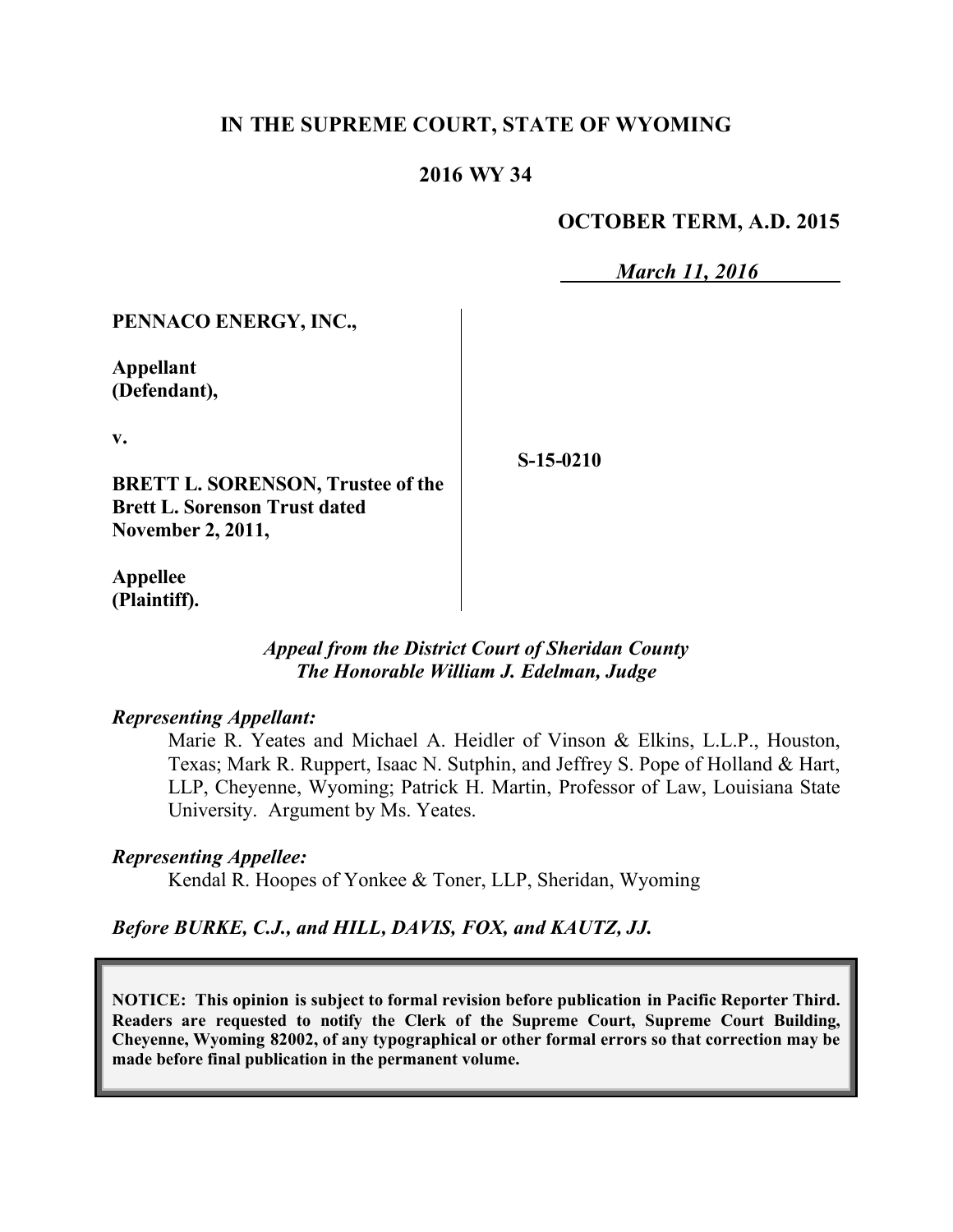## **DAVIS**, Justice.

[¶1] This case arises from Pennaco Energy Inc.'s refusal to perform obligations under a surface damage and use agreement. The story began some years back when Pennaco acquired mineral leases beneath a surface estate owned by Brett Sorenson, Trustee of the Brett L. Sorenson Trust. The parties negotiated a contract concerning damage to and use of the surface estate. It granted Pennaco access to and use of the land during exploration for and production of minerals it had leased. In return, Pennaco agreed to pay for damage to and use of the surface estate, and to reclaim the land once operations ended.

[¶2] With the surface damage and use agreement in place, Pennaco began drilling and production operations on Sorenson's land. It continued operations and made the requisite payments to Sorenson for a number of years, but then decided to sell its oil and gas interest to CEP-M Purchase, LLC. As part of the sale, Pennaco assigned its interest in the operations and agreements to CEP-M, which reassigned those interests to another company, High Plains Gas, Inc. Since then, neither Pennaco nor the assignees have made any of the payments required by the surface damage and use agreement and have not reclaimed Sorenson's land.

[¶3] Sorenson brought this lawsuit against Pennaco, CEP-M and High Plains Gas to recover the unpaid surface damage and use payments, and for damages resulting from the failure to reclaim lands and repair water wells. CEP-M and High Plains Gas defaulted. Pennaco answered and unsuccessfully moved for summary judgment, after which the case made its way to a jury trial. The jury rendered a verdict finding that Sorenson suffered \$1,055,982.62 in damages. The district court entered judgment on the jury's verdict, and also awarded Sorenson costs and attorney fees, as provided for in the contract, in the amount of \$332,662.97.

[¶4] Pennaco contends on appeal that the district court erred by (1) ruling as a matter of law that Pennaco remained liable under the surface damage and use agreement after assignment, and (2) using a 2.5 multiplier to enhance the lodestar amount in awarding attorney fees. As to the first issue, the parties in this case submitted their briefs without having the benefit of our recent decision in *Pennaco Energy, Inc. v. KD Co. LLC*, 2015 WY 152, 363 P.3d 18 (Wyo. 2015). That precedent controls the first issue, and we conclude the district court did not err in ruling that Pennaco remains liable under the surface damage and use agreement. As to the second issue, the district court did not abuse its discretion in awarding attorney fees to Sorenson as it did. Accordingly, we affirm.

## **ISSUES**

[¶5] 1. Did the district court err when it determined as a matter of law that Pennaco remains liable to perform obligations under the surface damage and use agreement, where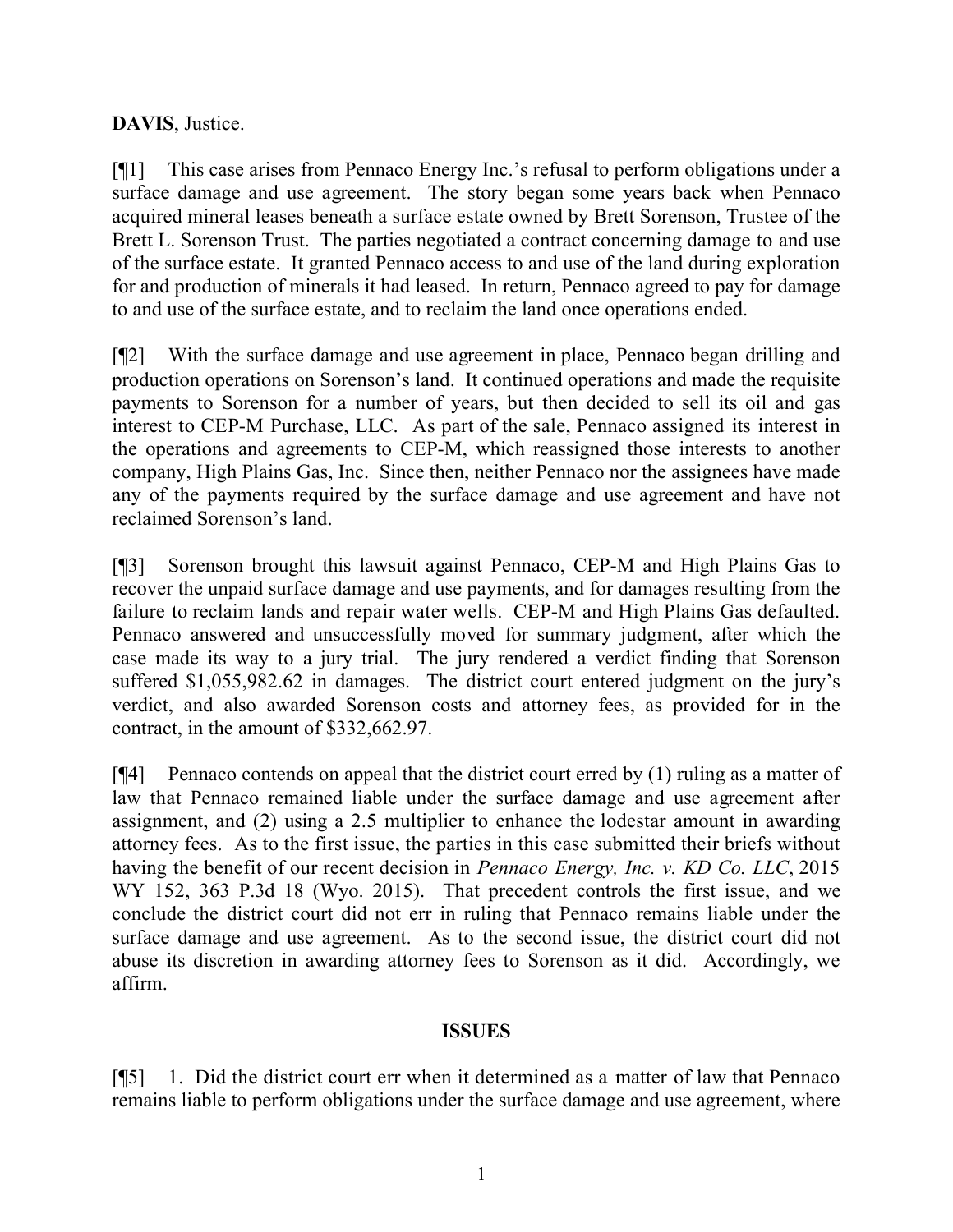those obligations purportedly accrued after Pennaco assigned its interest in the mineral estate and the surface damage and use agreement to a third party?

2. Did the district court abuse its discretion by adjusting Sorenson's attorney fees award upward 2.5 times from an amount calculated by multiplying the number of hours by the hourly rate?

## **FACTS**

[¶6] Sorenson owns a ranch along the Powder River near the town of Arvada, Wyoming. The ranch land is a split estate for mineral development purposes; that is, the surface estate is owned by Sorenson and the mineral estate is owned by several parties. Specifically, the minerals are owned in part by seven private parties, the State of Wyoming and Sorenson. The third party mineral owners, including the State of Wyoming, executed oil and gas leases underlying the surface estate. Subsequently, so did Sorenson.<sup>1</sup>

[¶7] In the 1990s, Pennaco acquired interests in the oil and gas leases underlying Sorenson's ranch. Pennaco and Sorenson then entered into a surface damage and use agreement, the stated purpose of which was to give the parties a "firm understanding as to what damages will be payable in the event of development of the lands" owned by Sorenson. The contract gave Pennaco the right to enter upon and use Sorenson's lands for the purpose of coalbed methane drilling and production operations. The access and use rights granted to Pennaco were separate from and in addition to the basic reasonable use of the surface that Pennaco had as a mineral owner under the oil and gas leases.<sup>2</sup> As a result, Pennaco had the benefit of detailed terms upon which it could construct access roads, put up power lines, and install pipelines on Sorenson's property.

[¶8] In exchange for the rights it was granted by the surface damage and use agreement, Pennaco agreed to make annual payments to compensate Sorenson for the use of his land and the damages caused by its operations. The agreement required annual payments of \$750.00 for each well drilled and \$5.00 per  $rod^3$  for the access roads and pipelines constructed. The contract provided that "[a]ll annual payments are due and payable until such time as the property is restored and reclaimed."

 $\overline{a}$ 

<sup>&</sup>lt;sup>1</sup> The lease executed by Sorenson covers only minerals at "shallow" depths, stating: "This lease covers" only those rights from the surface to the base of the Tertiary Age coal or 2,500 fee subsurface, whichever is deeper."

<sup>&</sup>lt;sup>2</sup> Because the parties entered into the surface damage and use agreement, Pennaco no longer ran the risk of exceeding the requirements of reasonable use and accommodation that restrict a mineral lessee's use of the surface estate. *See, e.g., Mingo Oil Producers v. Kamp Cattle Co.*, 776 P.2d 736, 739-42 (Wyo. 1989).

<sup>&</sup>lt;sup>3</sup> "A rod is 16.5 linear feet." *Barlow Ranch, Ltd. P'ship v. Greencore Pipeline Co. LLC*, 2013 WY 34, ¶ 10 n.3, 301 P.3d 75, 81 n.3 (Wyo. 2013).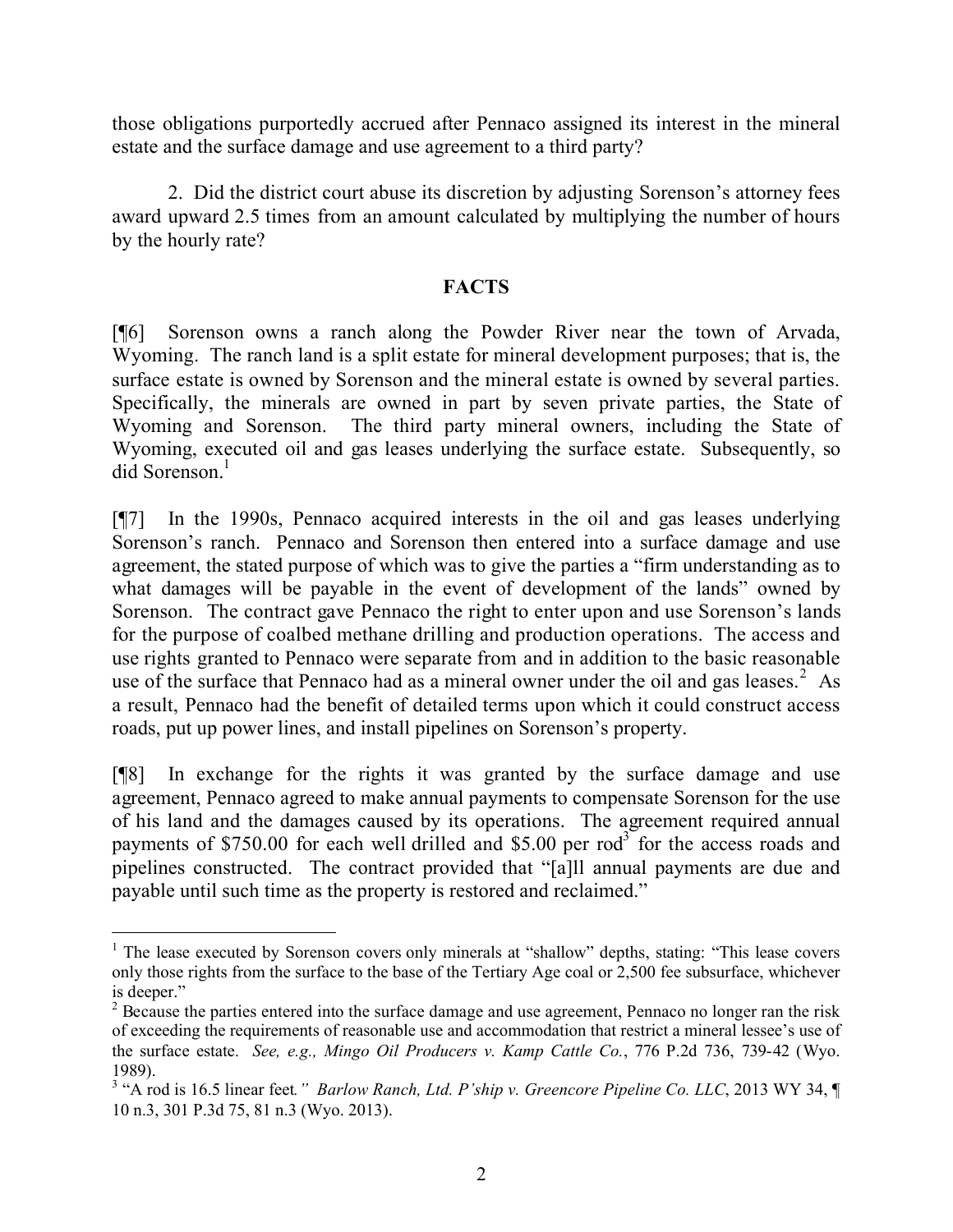[¶9] Pennaco also agreed to restore and reseed well sites, to remove all above-ground equipment, and to restore the land to its original state when mineral production ended. It was also required to return roads and other rights-of-way to a condition as close to the land's original state as reasonably possible. It promised to restore any of Sorenson's water wells or natural artesian springs that were impaired by the coalbed methane operations, either by reconfiguring or redrilling them, or by drilling new water wells if necessary.

[¶10] With the surface damage and use agreement in place, Pennaco began developing its coalbed methane operation on Sorenson's ranch. It drilled ten coalbed methane wells, constructed 5.67 miles (1,815.37 rods) of road, and installed 4.19 miles (1,343.57 rods) of pipeline. It also constructed four water disposal pits to store water produced by the wells.

[¶11] Pennaco made the annual payments required by the surface damage and use agreement through 2010. However, in 2009, Pennaco wrote Sorenson that it intended to shut-in<sup>4</sup> some or all of its coalbed methane wells on the ranch.<sup>5</sup> In early 2010, when Pennaco was shutting down its operations, Sorenson contacted Pennaco's landman regarding reclamation of the coalbed methane operations, including reclaiming the four water disposal pits (otherwise referred to as reservoirs). Pennaco's landman wrote to him in response on June 11, 2010, stating in part: "Pennaco affirms by the Surface Damage and Surface Use Agreement ("SUA") dated April 13, 2001 . . . that upon termination of the productive life of the producing field in conjunction with the following impoundments that if you elect not to retain the reservoirs for personal use that Pennaco will reclaim them."

[¶12] A few weeks later, Pennaco entered into a purchase and sale agreement effective July 1, 2010 with CEP-M. As part of the sale,  $6$  Pennaco assigned its interest in the lease underlying Sorenson's ranch lands and rights in the surface damage and use agreement to CEP-M. That entity then assigned its interests to High Plains Gas. According to Sorenson, the wells, pipelines, and roads were for all practical purposes abandoned.

<sup>&</sup>lt;sup>4</sup> A well that is shut-in is "not currently considered active in which the completion interval has not been isolated from the wellbore above and where the wellbore condition is such that its utility may be restored by opening valves or by energizing equipment involved in operating the well." Wyoming Oil & Gas Conservation Commission Rules, Ch. 1 § 2(vv) (filed June 3, 2015), *available at* http://soswy.state.wy.us /Rules/RULES/9859.pdf.

<sup>&</sup>lt;sup>5</sup> A year later, in February of 2010, Pennaco notified Sorenson that he had the right to assume ownership of the coalbed methane wells on his property in order to convert them to stock water wells. Sorenson responded and indicated he wanted to take ownership of three of the wells. However, the three coalbed methane wells were never converted to stock water wells because Pennaco never finished plugging them. In any event, Sorenson did not seek damages for the cost of reclaiming them.

<sup>6</sup> The sale affected a number of other coalbed methane properties. *See KD Co. LLC, supra.*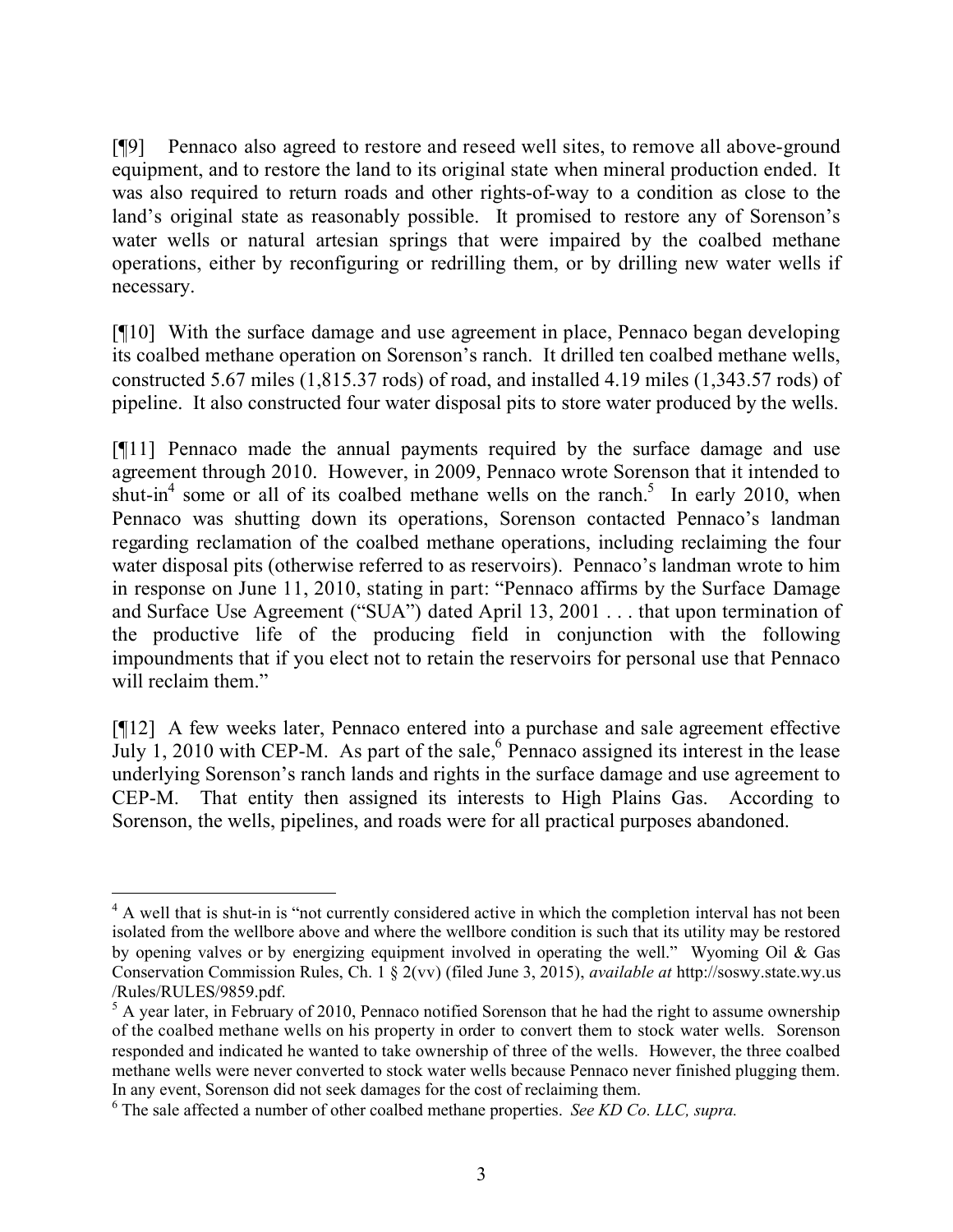[¶13] After the assignment in 2010, Pennaco did not pay annual payments or reclaim any of Sorenson's land as required by the surface damage and use agreement. The assignees did not do so either. Accordingly, Sorenson gave Pennaco written notice of its default and of the impairment of his water sources as was required under the surface damage and use agreement. Pennaco still did not perform these obligations after receiving notice that Sorenson claimed it was in violation of the contract.

[¶14] Sorenson then sued Pennaco and the assignees to collect the annual payments and to enforce the reclamation obligations he was owed under the surface damage and use agreement. CEP-M and High Plains Gas failed to answer or otherwise respond to the complaint, and as a result, the district court entered a default judgment against them.<sup>7</sup> Pennaco answered, generally denying Sorenson's claims.

[¶15] In due course, Pennaco filed a motion for summary judgment in which it claimed that it was no longer required to perform the obligations in the surface damage and use agreement. It argued that the exculpatory clause included in the mineral lease $8$  was incorporated by reference into the surface damage and use agreement, and that as a result, it was no longer liable after assignment. Alternatively, it argued that obligations in the surface damage and use agreement constitute covenants running with the ownership of the mineral estate that benefits from using an easement on the surface estate. Thus, it asserted, because the obligations are considered covenants running with the land, those obligations passed from Pennaco to CEP-M when the mineral estate and surface damage and use agreement was assigned, leaving Pennaco free and clear of any continued liability. Sorenson argued in response that Pennaco continued to be bound to perform the obligations in the contract after assignment by basic principles of contract law. Sorenson contended that because there was neither an exculpatory clause in the contract nor a subsequent novation, Pennaco remained on the hook.

[¶16] The district court denied Pennaco's motion for summary judgment, finding that the company was not entitled to judgment as a matter of law. By virtue of its analysis and ultimate conclusion, the district court decided in effect that Pennaco remained liable under the surface damage and use agreement. Accordingly, Pennaco's continued liability was treated as a foregone legal conclusion by the parties and the district court, and it was no longer an issue for jury trial. The trial instead focused on the amount of damages owed by Pennaco for breach of the contract.

[¶17] The damage case was tried to a jury over a four-day period. After Sorenson rested his principal case, Pennaco moved for judgment as a matter of law pursuant to W.R.C.P. 50(a), but in its motion it only challenged the sufficiency of the evidence to support

 $\overline{a}$ 

 $<sup>7</sup>$  Both entities are evidently bankrupt and/or judgment proof.</sup>

<sup>&</sup>lt;sup>8</sup> Pennaco's oil and gas lease covering Sorenson's minerals contains the following exculpatory clause: "If all or any part of this lease is assigned, no leasehold owner shall be liable for any act or omission of any other leasehold owner."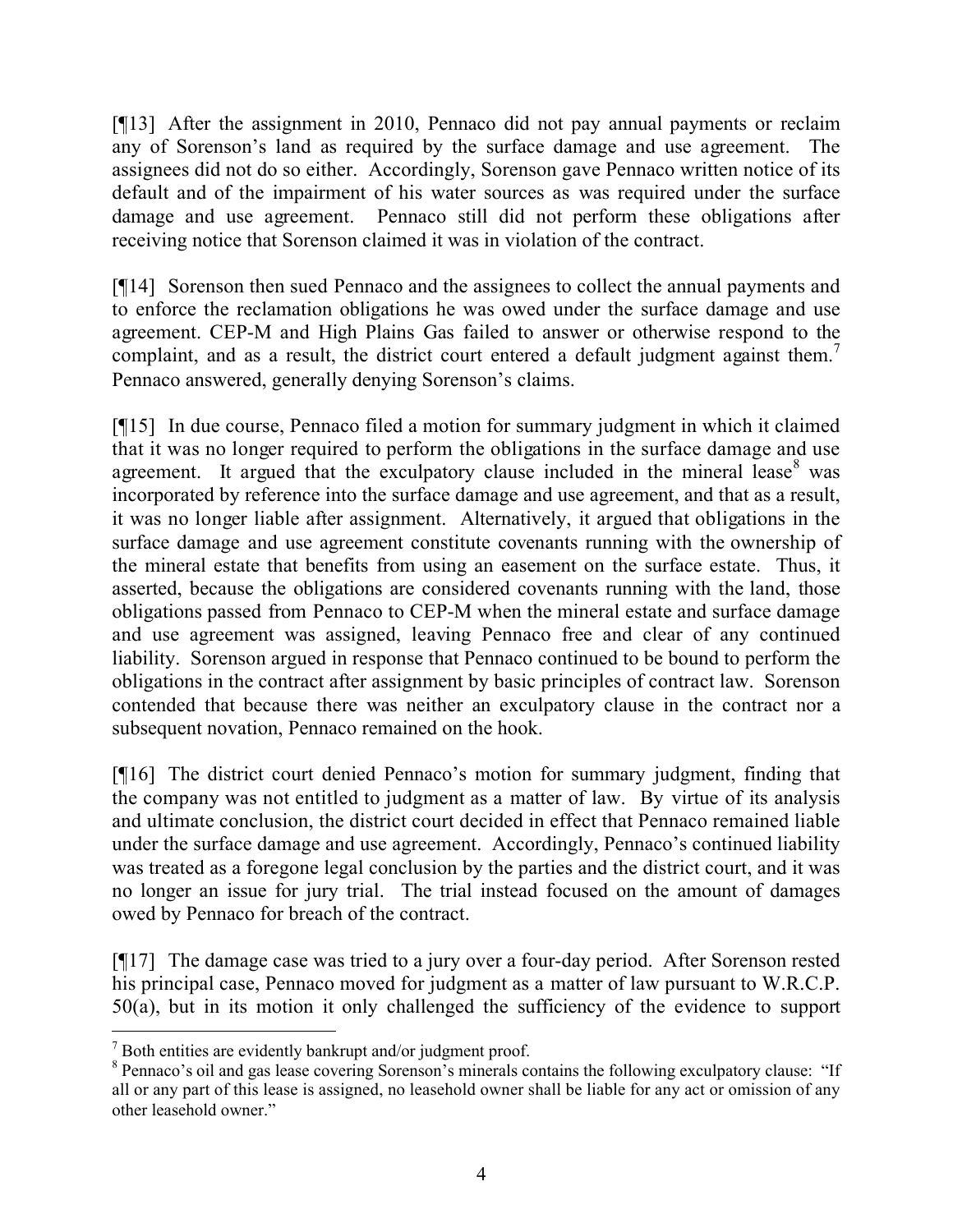Sorenson's claims for damages. It did not raise the legal issue of whether it was liable under the surface damage and use agreement after assignment. The district court denied the motion, and Pennaco then presented its case.

[¶18] The court's charge to the jury included an instruction not objected to by Pennaco indicating that the court had previously determined that Pennaco was obligated to honor the surface damage and use agreement it entered into with Sorenson, and that it was required to fulfill its obligations under the agreement regardless of whether it sold or assigned it to CEP-M.

[¶19] The jury returned a verdict finding that Sorenson had suffered damages of: (1) \$76,033.62 for unpaid annual surface payments; (2) \$883,732.00 for the costs of reclaiming Pennaco's operations; and (3) \$96,217.00 for the cost of replacing an artesian spring that had been damaged by Pennaco's drilling operations.<sup>9</sup> The district court subsequently entered judgment in favor of Sorenson in the amount of \$1,055,982.62. Pennaco renewed its motion for judgment as a matter of law concerning damages pursuant to W.R.C.P. 50(b), this time tersely touching upon the legal issue of its liability under the assigned contract.

[¶20] Sorenson then moved for an award of costs and attorney fees under the surface damage and use agreement, which provided: "Operator, if determined by a court of competent jurisdiction to be in default, will be responsible for all reasonable legal fees and costs." Although Sorenson's counsel took the case on a contingent fee arrangement, they meticulously tracked the hours they worked on the case.

[¶21] Applying the lodestar test, the district court first determined the total fee that would have been charged based upon the number of hours worked times Sorenson's attorneys' usual hourly rate—\$124,591.25. It then considered the factors listed in Wyo. Stat. Ann. § 1-14-126(b) to decide whether an upward or downward adjustment to the fee was warranted. Applying several of those factors, the district court awarded Sorenson attorney fees in the amount of \$311,478.13.

[¶22] Pennaco timely perfected this appeal.

# **DISCUSSION**

# *Pennaco's Contractual Obligations after Assignment*

[¶23] We must first address Sorenson's assertion that Pennaco did not preserve the legal issue of whether it remains liable for obligations under the surface damage and use

 $\overline{a}$ <sup>9</sup> The jury did not award Sorenson damages he sought for the repair of an additional water well.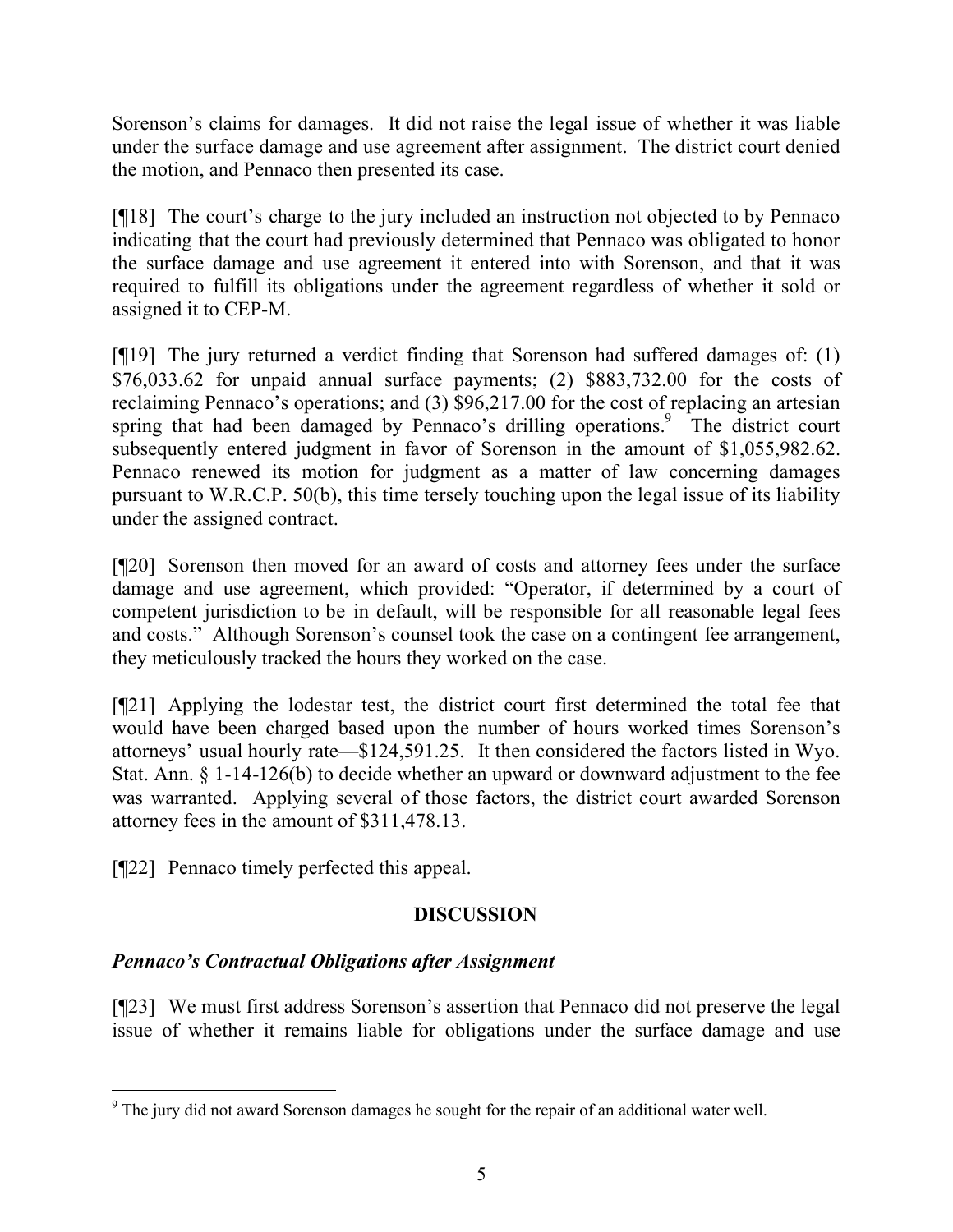agreement after assignment for appellate review. This complication arises out of the order denying Pennaco's motion for summary judgment.

[¶24] Although it denied Pennaco's motion, the order also resulted in an affirmative legal ruling somewhat akin to that made possible by the procedures found in W.R.C.P.  $56(c)$ -(d).<sup>10</sup> The district court determined, in essence, that Pennaco remained liable after assignment as a matter of law. Although the order did not say this in so many words, the parties and the court interpreted it that way, and it is easy to see why they did. The trial was accordingly limited to causation and damages. A separate order granting a partial summary judgment in favor of Sorenson on the issue of Pennaco's continuing duty to perform under the contract was neither requested by the parties nor entered *sua sponte* by the district court.<sup>11</sup>

[¶25] On appeal, Sorenson takes an austere view of the situation, urging that because the ruling denied Pennaco's motion for summary judgment, and because Pennaco failed to challenge the legal ruling on liability through a W.R.C.P. 50(a) motion, the issue was not preserved for our review. It is true "that challenges to the denial of a defendant's summary judgment motion are generally not reviewable." *Halvorson v. Sweetwater Cty. Sch. Dist. No. 1*, 2015 WY 18, ¶ 21, 342 P.3d 395, 402 (Wyo. 2015). We have explained that "[t]he proper procedural mechanism for challenging an adverse judgment, following

(c) *Motion and proceedings thereon*. – . . . A summary judgment, interlocutory in character, may be rendered on the issue of liability alone although there is a genuine issue as to the amount of damages.

W.R.C.P. 56(c)-(d).

 $\overline{a}$  $10$  These procedural rules state in pertinent part:

<sup>(</sup>d) *Case not fully adjudicated on motion*. – If on motion under this rule judgment is not rendered upon the whole case or for all the relief asked and a trial is necessary, the court at the hearing of the motion, by examining the pleadings and the evidence before it and by interrogating counsel, shall if practicable ascertain what material facts exist without substantial controversy and what material facts are actually and in good faith controverted. It shall thereupon make an order specifying the facts that appear without substantial controversy, including the extent to which the amount of damages or other relief is not in controversy, and directing such further proceedings in the action as are just. Upon the trial of the action the facts so specified shall be deemed established, and the trial shall be conducted accordingly.

 $11$  A court can grant summary judgment (or partial summary judgment) to a non-moving party so long as the issue on which the ruling has been made has been completely presented to it. *Basic Energy Services, L.P. v. Petroleum Resource Management, Corp*., 2015 WY 22, ¶ 20 n.11, 343 P.3d 783, 789 n.11 (Wyo. 2015) (citing *City of Powell v. Busboom,* 2002 WY 58, ¶ 6, 44 P.3d 63, 65 (Wyo. 2002); *Union Pac. R.R. Co. v. Caballo Coal Co.*, 2011 WY 24, ¶ 33 n.4, 246 P.3d 867, 876 n.4 (Wyo. 2011)).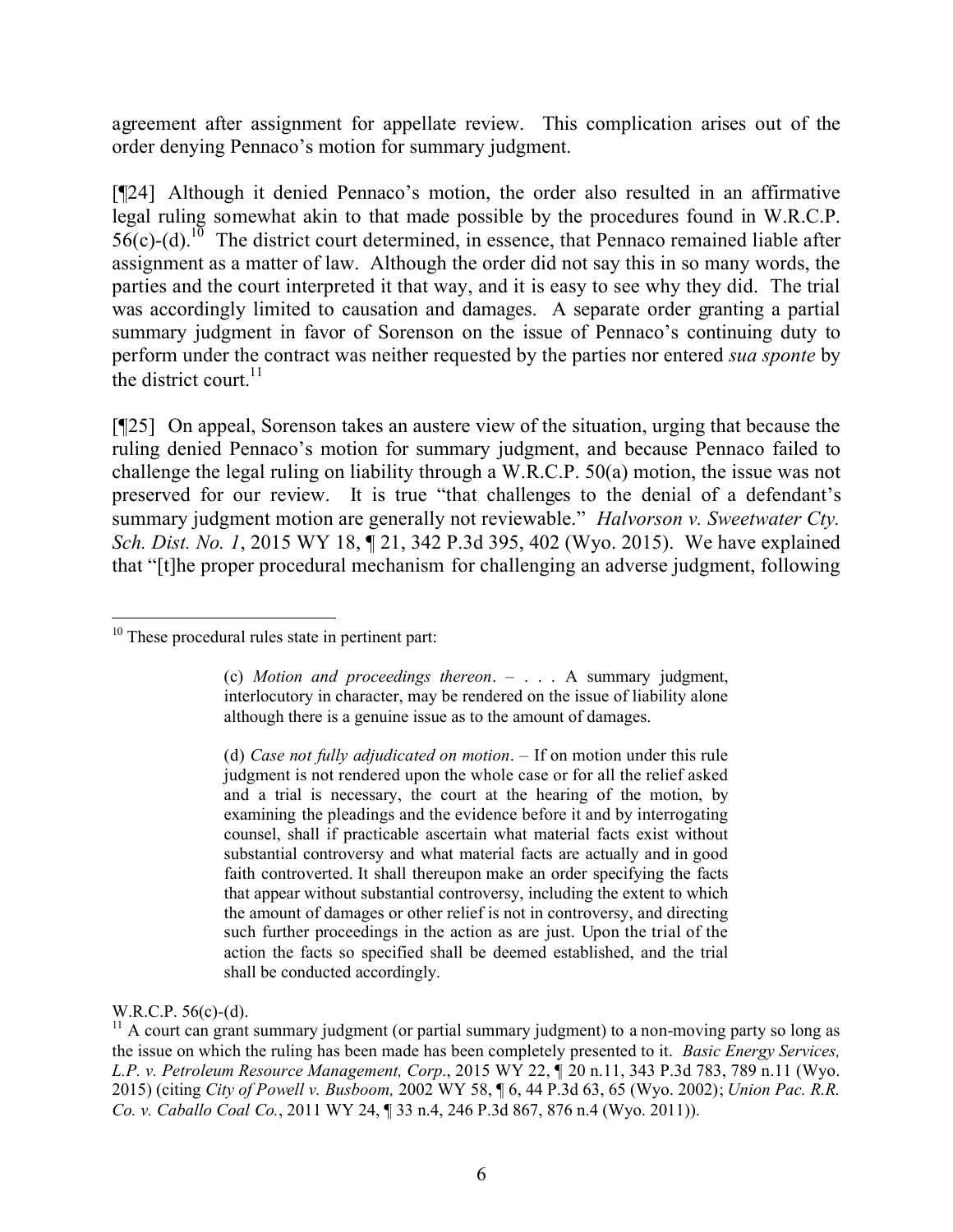a trial on the merits, is a motion for judgment as a matter of law." *Cargill, Inc. v. Mountain Cement Co.*, 891 P.2d 57, 61 (Wyo. 1995).

[¶26] We see Sorenson's point, but there is more to the order than just the denial of Pennaco's summary judgment motion. After studying the order and rest of the record, we conclude that the order denying Pennaco's motion determined as a matter of law that Pennaco remained liable for the obligations in the surface damage and use agreement. The ruling did not leave questions of fact for a jury to determine as to Pennaco's contractual duties, but only as to the damages caused by any breach of its obligations. *See* W.R.C.P. 56(c); *see also Wheatland Irr. Dist. v. McGuire*, 537 P.2d 1128, 1129-30 (Wyo. 1975); *cf.* 10B Charles A. Wright & Arthur R. Miller, *Federal Practice and Procedure*, *Civil* § 2736 (3d ed., database updated April 2015). That ruling then became the law of the case, although it was not appealable until it was subsumed into a final judgment on the entire case after the trial. *See Big-D Signature Corp. v. Sterrett Properties, LLC*, 2012 WY 138, ¶ 18, 288 P.3d 72, 77 (Wyo. 2012). As a result, the issue was preserved for our review.

At the close of any pretrial conference the court should issue an order reciting the action taken at the conference—the amendments to the pleadings that were allowed, the agreements made by the parties, the admissions as to issues of fact or the genuineness or the admissibility of documents, the stipulations of the parties as to the facts or issues to be tried, and the issues not disposed of and therefore remaining for trial. A pretrial order may have the effect of determining the sufficiency of a defense, may preserve a defense or claim that normally would be waived by proceeding to judgment, or simply may require the filing of statements or evidentiary or witness lists.

Pretrial orders are intended to further the purposes of the conference. As stated by Judge Charles E. Clark: "A pre-trial order is an absolute necessity if the good accomplished by the conference itself is to be preserved for the further disposition of the case and in the trial itself." Recognizing the importance of the pretrial order at least one district court confronted with an unclear order has set it aside and called a second conference. Similarly, an appellate court, after finding that the pretrial order relied upon by the lower court was not sufficiently definitive to provide adequate guidance, remanded the case and directed the trial court to start again.

 $\overline{a}$ <sup>12</sup> We take this opportunity to encourage trial courts to prepare a final pretrial order pursuant to W.R.C.P. 16(e) in cases in which it holds a pretrial conference, and offer the parties a period of time to object to the accuracy of its contents. This will aid in distilling the issues, clarify any confusion before trial, and control the subsequent course of action. It will not only help the judge and the parties during trial, but it also will simplify this Court's review on appeal. Guidance can be taken from an authoritative secondary source:

<sup>6</sup>A Wright & Miller, *supra,* § 1526.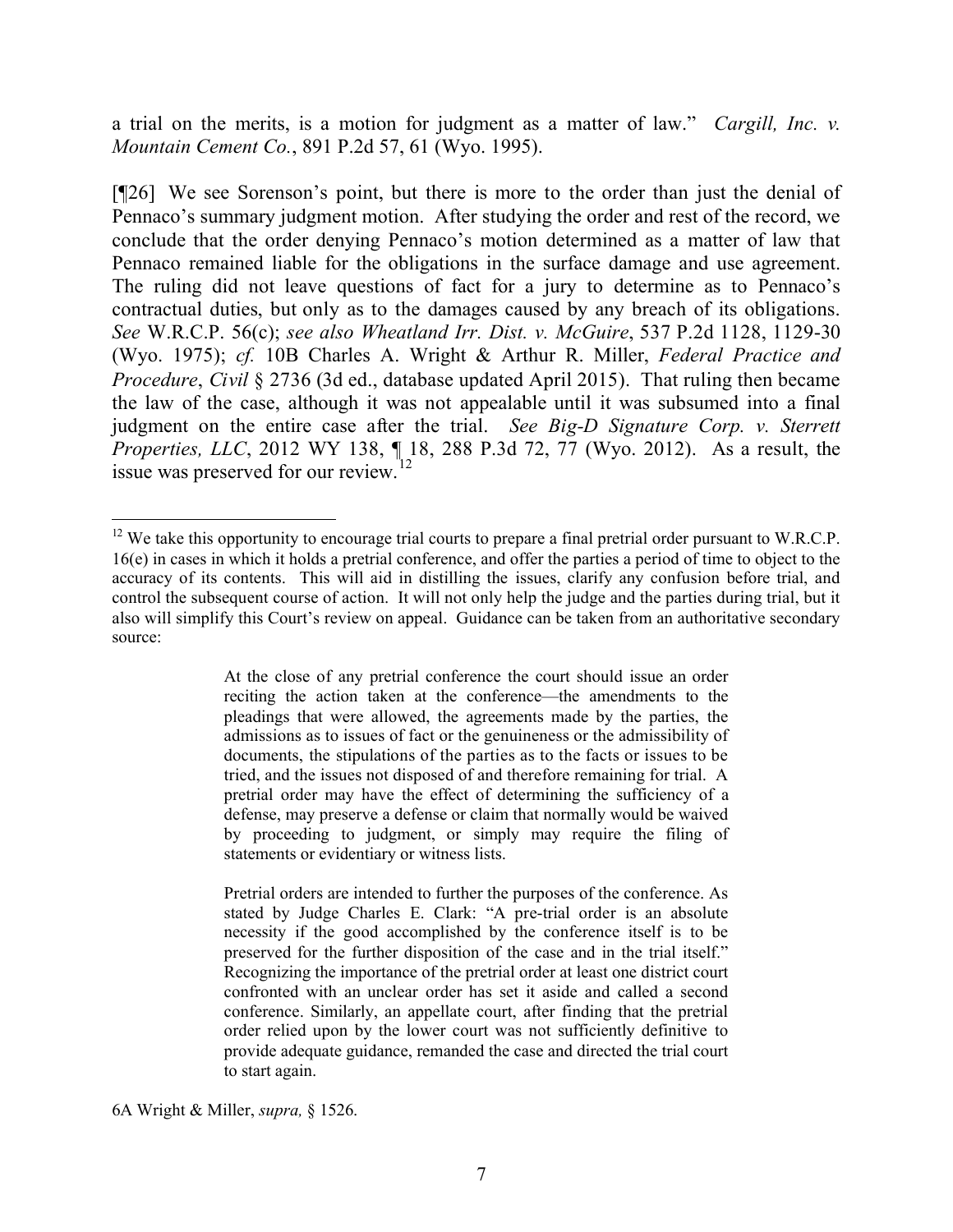[¶27] Turning to the merits, Pennaco posits that in construing the surface damage and use agreement, this Court must apply real property principles because the agreement creates real property interests. It contends that if such principles are followed—namely those found in the Restatement (Third) of Property: Servitudes § 4.4—the only possible conclusion is that the obligations are covenants running with the land, and therefore the covenant obligations are owed only by the owner at the time the covenant obligation is to be performed. Pennaco says its obligations passed like a quarterback passes the football to a receiver—once the ball is passed, the receiver has it, and the quarterback does not. We view Pennaco's attempts to relieve itself of the obligations it bargained to perform more as a game of hot potato.

[¶28] The Court recently dealt with this subject in *Pennaco Energy, Inc. v. KD Co. LLC, supra*. As in this case, the controlling issue was whether the relationship established between Pennaco and the landowners by the surface agreements was primarily contractual, or whether it was instead based on privity of estate involving covenants running with the land. 2015 WY 152, ¶ 16, 363 P.3d at 22. After a thorough analysis, we concluded the relationship was the former. *Id.* at ¶ 87, 363 P.3d at 40.

[¶29] We began our analysis in *KD Co. LLC* by examining well-established principles of contract law concerning assignment and delegation. *Id.* at ¶ 17, 363 P.3d at 23. Rights under a contract are assigned and contractual duties are delegated. *Id.* (quoting Joseph M. Perillo, *Contracts* § 18.25, 665-66 (7th ed. 2014)). The assignor of a right usually has no interest in the contractual rights after assignment. *Id.* However, and importantly here, when a duty is delegated, the delegant remains liable. *Id.* "If this was not so, every solvent person could obtain freedom from debts by delegating them to an insolvent." *Id.* While the delegant can appoint another to render performance on the obligor's behalf, such a delegation of a duty "does not free the obligor-delegant from the duty to see to it that performance is rendered, unless there is a novation." *Id.*

[¶30] These same principles of contract law apply to oil and gas leases. *Id.* at ¶ 18, 363 P.3d at 23-24; 2-19 Eugene O. Kuntz, *Law of Oil and Gas* § 19.17 ("Undoubtedly, the generally accepted principles of contract law apply."). It is well settled in oil and gas law that, absent an express exculpatory clause, a lessee continues to remain liable to the lessor for a breach of an express covenant in the oil and gas lease after assignment, even if the express covenants run with the land:

> Absent an express clause that terminates its obligations, the original lessee-assignor will continue to be responsible to the lessor for covenants in the lease under the doctrine of privity of contract. Many oil and gas leases contain clauses eliminating contractual liability of this nature, but some do not. Where they do not, the courts are nearly universal in their finding that the original lessee-assignor retains obligations to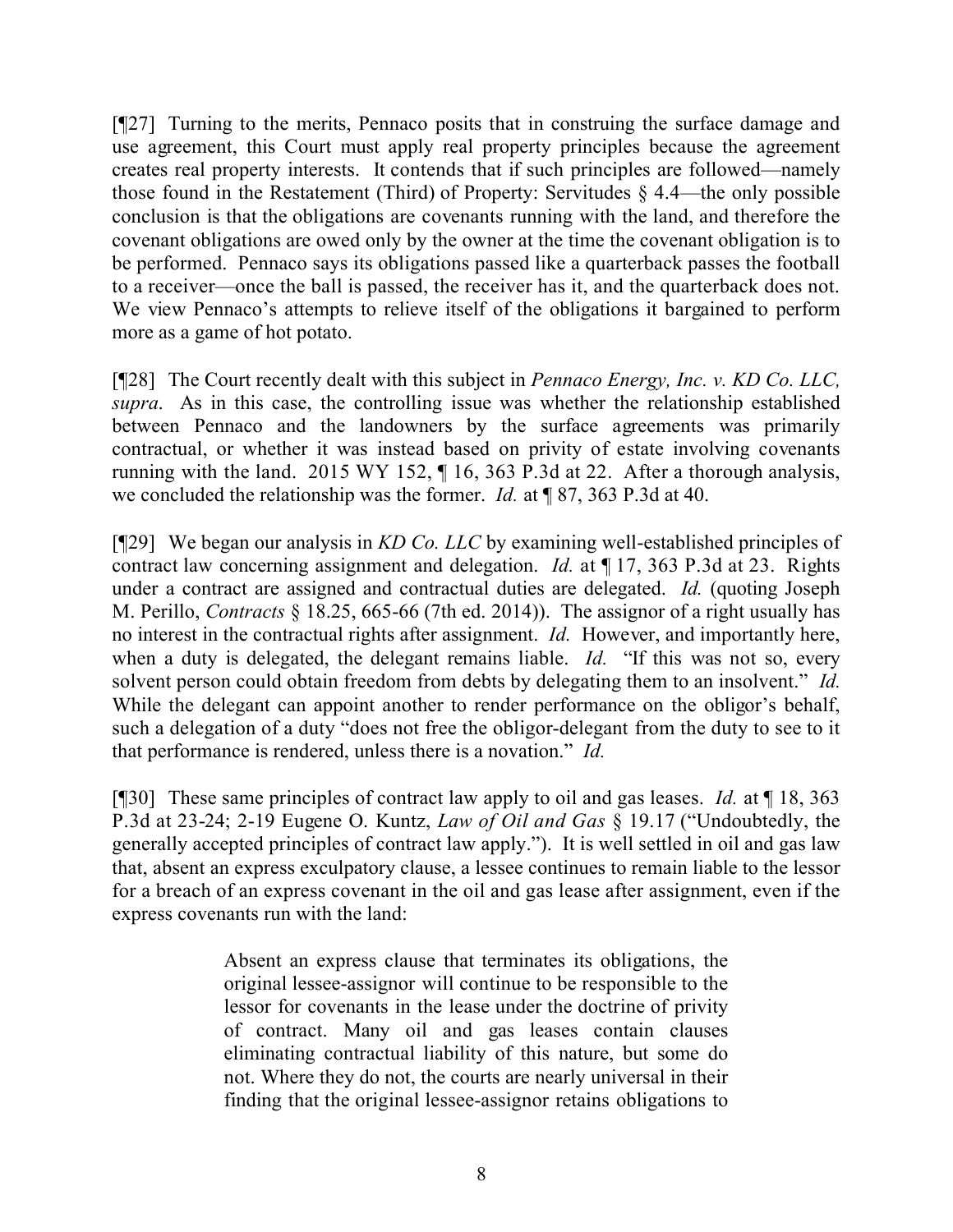the lessor with respect to at least some of the covenants under the lease.

*KD Co. LLC*, ¶ 18, 363 P.3d at 23 (citation omitted); *see also* 2-4 Williams & Meyers, *Oil & Gas Law* § 403.1 ("The original lessee continues [to be] liable to the lessor for a breach of an express covenant of the lease occurring after his assignment of the lease unless the lease contains a clause excusing him from further liability after assignment."); 5-64 Kuntz, *supra,* § 64.6 ("Under traditional landlord-tenant law, a landlord can hold both the original tenant and the tenant's assignee liable for breach of a lease covenant that runs with the estate. The original tenant is liable under the initial contractual agreement (privity of contract) with the lessor, and the assignee is liable because it has accepted the benefit of the leasehold estate and must accept its attached burdens as well (privity of estate).").

[¶31] The oil and gas lease between Sorenson and Pennaco includes such an exculpatory clause, adhering to the aforementioned principles. It states: "If all or any part of this lease is assigned, no leasehold owner shall be liable for any act or omission of any other leasehold owner." Accordingly, upon assignment Pennaco was relieved from that point of the obligations set forth in that lease. *See* 4-6 Williams & Meyers, *supra,* § 677.

[¶32] While the oil and gas lease contains an exculpatory clause, the surface damage and use agreement does not state that the lease is incorporated by reference. As a result, the surface damage and use agreement does not incorporate the exculpatory clause contained in the lease. We have made clear:

> Under general contract principles, when a contract expressly refers to and incorporates another instrument in specific terms which show a clear intent to incorporate that instrument into the contract, both instruments are to be construed together. However, in order for an instrument to be incorporated into and become part of a contract, the instrument must actually be incorporated. It is not enough for the contract to merely mention the instrument; the referring language in the contract must demonstrate the parties intended to incorporate all or part of the referenced instrument. Parties do not undertake obligations contained in a separate document unless their contract clearly says so. A reference in a contract to another instrument will incorporate the other instrument only to the extent indicated and for the specific purpose indicated.

*KD Co. LLC*, ¶ 79, 363 P.3d at 38-39 (citations omitted).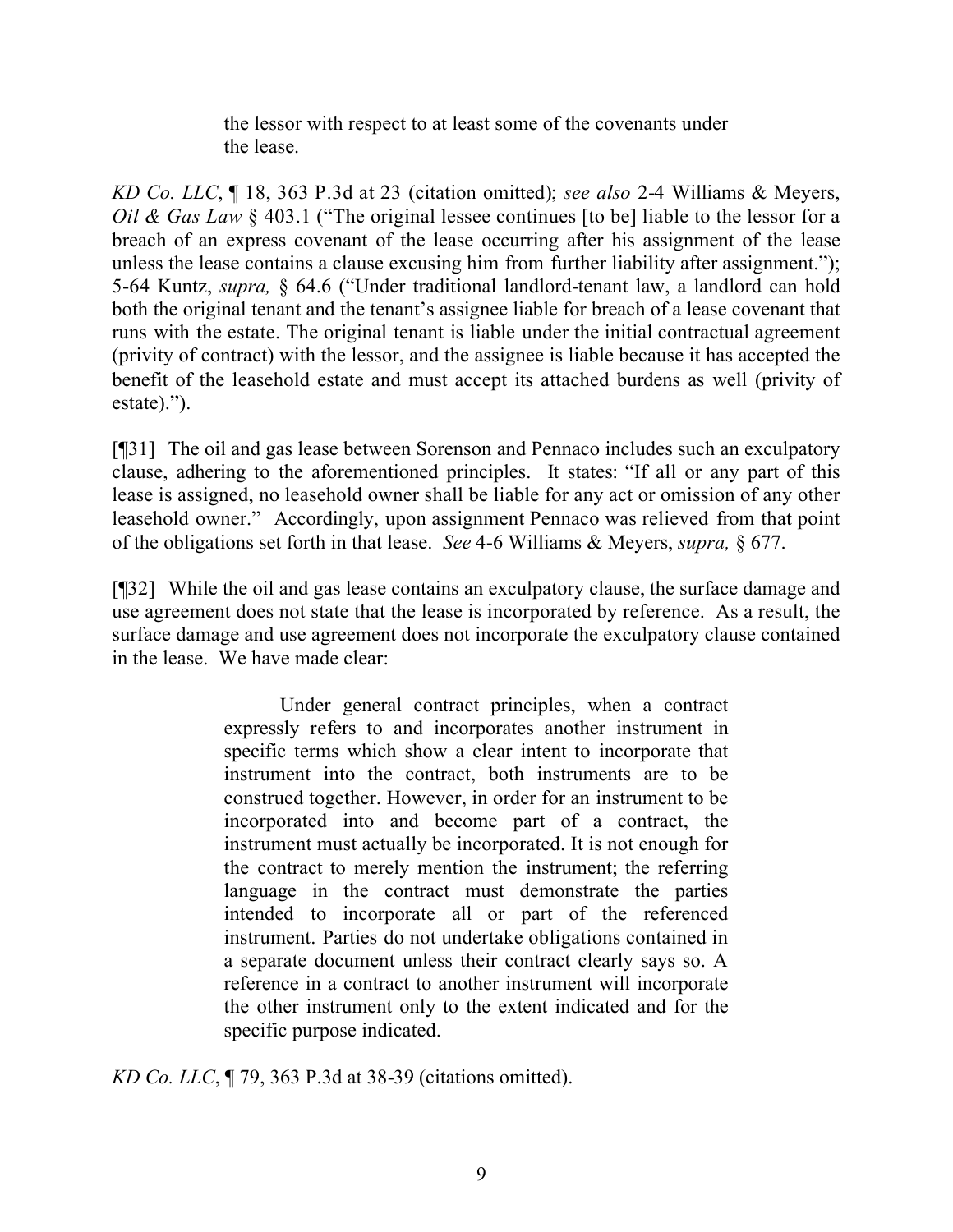[¶33] Because the surface damage and use agreement neither includes an exculpatory clause nor states that the oil and gas lease is incorporated by reference, Pennaco contends that the agreement is wholly different from and completely unrelated to the lease. That would mean, according to Pennaco, that the same contract principles do not apply. However, our study of this area of law reveals otherwise. The surface damage and use agreement is in the same genus as the oil and gas lease. They are yoked together by the very nature of the underlying subject matter of oil and gas development. Indeed, if there were no oil and gas lease, there would be no need for a surface damage and use agreement, the latter being a derivative of the former.

[¶34] To further understand the connection between these allied contracts, it may be helpful to look at the anatomy of a typical oil and gas lease. Several secondary authorities elucidate that oil and gas leases can contain various provisions and covenants akin to those found in a surface agreement.

[¶35] A typical lease contains a provision authorizing assignments by the lessee, leaving no question of the assignability of the lessee's estate. 2-4 Williams & Meyers, *supra,* § 402; *see also* 2-19 Kuntz, *supra,* § 19.17; 3 Nancy St. Paul, *Summers Oil and Gas* § 28:1-28.2 (3d ed., database updated 2015). A common example of a provision concerning the assignability of the parties' interest is as follows: "The rights of either party hereunder may be assigned in whole or in part and the provisions hereof shall extend to the heirs, executors, administrators, successors and assigns." 4-6 Williams & Meyers, *supra,* § 677.2; *see also* 4-51 Kuntz, *supra,* § 51.2(a) (discussing general assignment clause relating to transfer by lessee).

[¶36] When a lease does not contain express assignment language, an agreement to allow assignment may still be implied by a provision regarding the running of the covenants of the lease to assignees. 2-4 Williams & Meyers, *supra,* § 402; 4-6 Williams & Meyers, *supra,* § 677.2. It is normal for a lease to have an express provision for the running of the covenants of the lease to any transferee; and therefore, many contain that language. 13 4-6 Williams & Meyers, *supra,* § 677.2; *see also* 2-4 Williams & Meyers, *supra,* § 412; 5-64 Kuntz, *supra,* § 64.2, 64.7.

 $\overline{a}$ 

<sup>&</sup>lt;sup>13</sup> Williams and Meyers provides some representative examples of clauses providing for the running of covenants:

All covenants and agreements herein set forth between the parties hereto, shall extend to their respective heirs, legal representatives and assigns.

All terms, conditions, limitations and covenants between the parties hereto shall extend to their respective heirs, successors, personal representatives and assigns. The covenants herein on behalf of the "Lessor" are the joint and several covenants of each of the parties of the first part.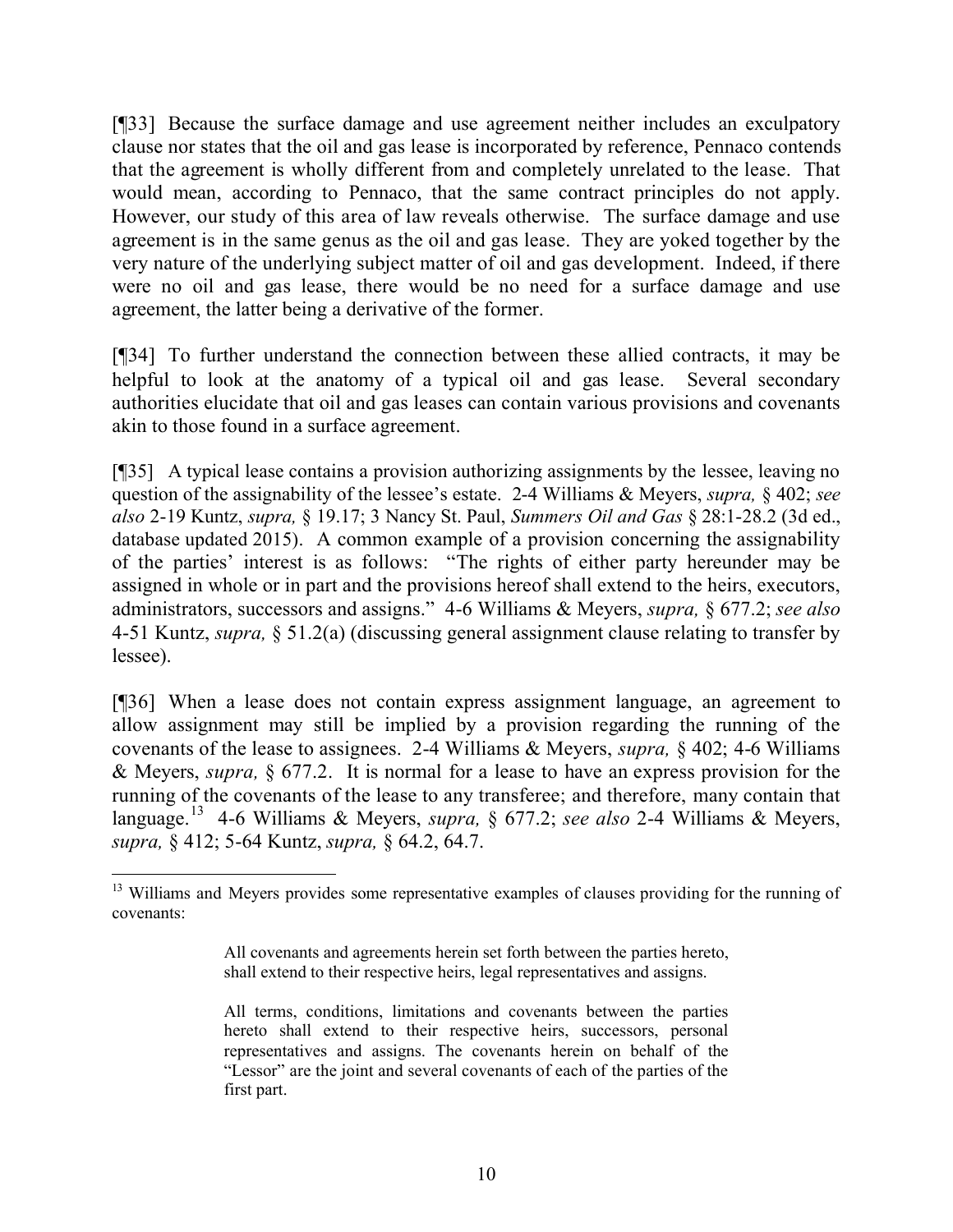[¶37] As to other provisions governing the use of and damage to the surface estate, an oil and gas lease can provide these parameters. Generally a lease will explicitly provide for certain easements for the benefit of the lessee. 4-6 Williams & Meyers, *supra,* § 673; *see also* 1-2 Williams & Meyers, *supra,* § 218. Lessees are "usually given more extensive easements inasmuch as their operations require the use of the surface for a well site or sites, machinery, pipe lines, roads, etc." 1-2 Williams & Meyers, *supra,* § 218. Indeed, provisions can be included concerning the lessee's rights to the surface include fencing and buried pipe covenants as well as reclamation obligations. *Id.* § 218.11; *see also* 4-49 Kuntz, *supra,* § 49.4 (analyzing surface damage clause in lease)*,* and § 49.6 (examining restoration of premises clause in lease); 5 St. Paul, *supra,* § 61:2 (providing a sample surface agreement).

[¶38] A few lessons are learned from the above. An oil and gas lease can contain covenants dealing with surface issues. Furthermore, even though oil and gas leases usually include assignment and covenant running with the land language, contract principles still control, and the lessee continues to remain liable for the obligations in the lease even after an assignment. To avoid continued liability, the lease must include an exculpatory clause, or the lessee must subsequently obtain a novation. This point has been stated perfectly:

> In view of the fact that the lessee will normally continue subject to the terms and obligations of the lease despite an assignment of his interest therein, he may provide in the lease that upon assignment he shall be relieved of all obligations thereunder. The following clause[] . . . [is] typical of provisions of this kind: "An assignment of this lease, in whole or in part, shall, to the extent of such assignment, relieve and discharge lessee of any obligations hereunder."

4-6 Williams & Meyers, *supra,* § 677.3; *see also* 4-51 Kuntz, *supra,* § 51.2(c) ("It is not uncommon for the general assignment clause to contain a special provision for release of the lessee upon an assignment of the lease. Such special provision will be referred to herein as the clause releasing lessee after an assignment. In the absence of such clause,

> All the covenants, obligations and considerations of this lease shall extend to and be binding upon the parties hereto, their heirs, executors, administrators, successors, assigns and successive assigns.

> This lease and all its terms, conditions, and stipulations shall extend to and be binding on all the heirs, grantees, successors or assigns of said Lessor or Lessee.

4-6 Williams & Meyers, *supra*, § 677.2.

 $\overline{a}$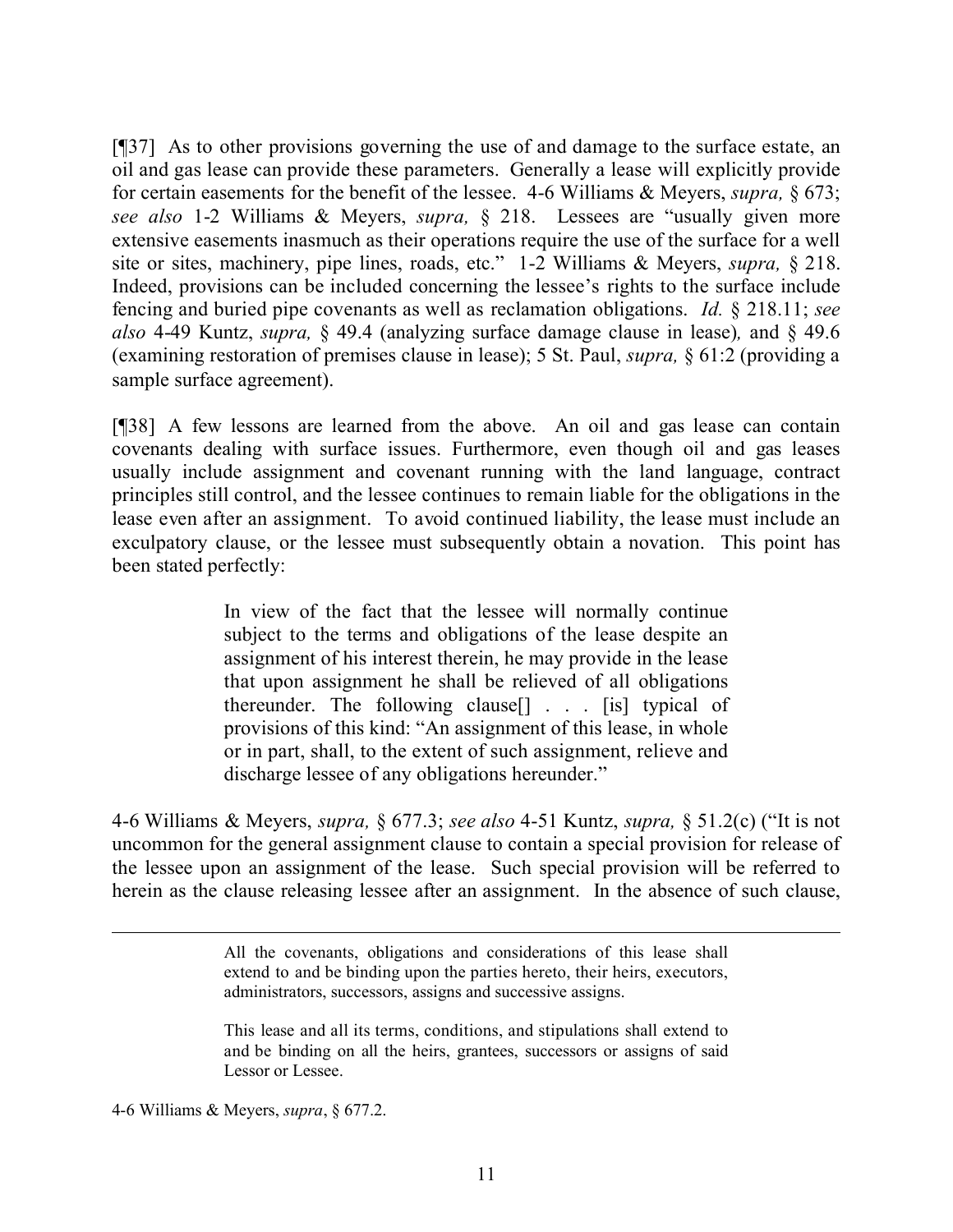because of the privity of contract that exists between the lessor and lessee of an oil and gas lease, the lessee remains liable for the performance of covenants contained in the lease after having assigned all interest therein."); 5-64 Kuntz, *supra*, § 64.7; 3 St. Paul, *supra,* § 28:11 ("The principles of law governing contracts for the assignment of oil and gas leases as to their formation, interpretation, performance, and breach are no different from principles governing ordinary contracts for the transfer of an interest in land."), and § 28:12 ("Assignments of oil and gas leases are contracts and are interpreted in accordance with the general rules of contract interpretation.").

[¶39] The aforementioned observations concerning provisions and covenants found in oil and gas leases demonstrate that they are similar to the types found in surface agreements like the one in this case. When terms concerning liability for surface damage and permissible use of the surface are not provided in sufficient detail in the lease, the parties often negotiate a surface agreement. It has been observed that:

> Lessor and lessee not infrequently enter into a separate surface use agreement in addition to the lease, which may contain specific use provisions. It is necessary to review such instruments carefully to determine whether they modify the rights and duties of the parties.

4-6 Williams & Meyers, *supra*, § 673. Further reinforcing this point, in Wyoming an oil and gas operator's entry upon the land for operations is statutorily conditioned on "attempting good faith negotiations and . . . [o]btaining an executed surface use agreement providing for compensation to the surface owner for damages to the land and improvements . . . ." Wyo. Stat. Ann. § 30-5-402(c)(ii) (LexisNexis 2015).

[¶40] Pennaco's argument that surface agreements are categorically different than oil and gas leases falls apart based upon the above. The oil and gas lease between Pennaco and Sorenson did not include detailed covenants concerning surface damage and use or reclamation, although such covenants could certainly have been negotiated into the lease.<sup>14</sup> Before entering upon Sorenson's land, Pennaco therefore bargained for the surface damage and use agreement, which contains specific surface damage, use and reclamation provisions not found in the lease.

[¶41] Harkening back to the controlling question, there is no doubt that the surface damage and use agreement is a contract governing permissible use, compensation for damage, and required reclamation of Sorenson's land. We must therefore construe it in accordance with settled principles of contract interpretation. *KD Co. LLC*, ¶ 25, 363 P.3d

  $14$  The oil and gas lease did provide some general terms regarding the use of Sorenson's surface, granting Pennaco "rights of way and easements for laying pipe lines, and erection of structures" for its operations in producing coalbed methane.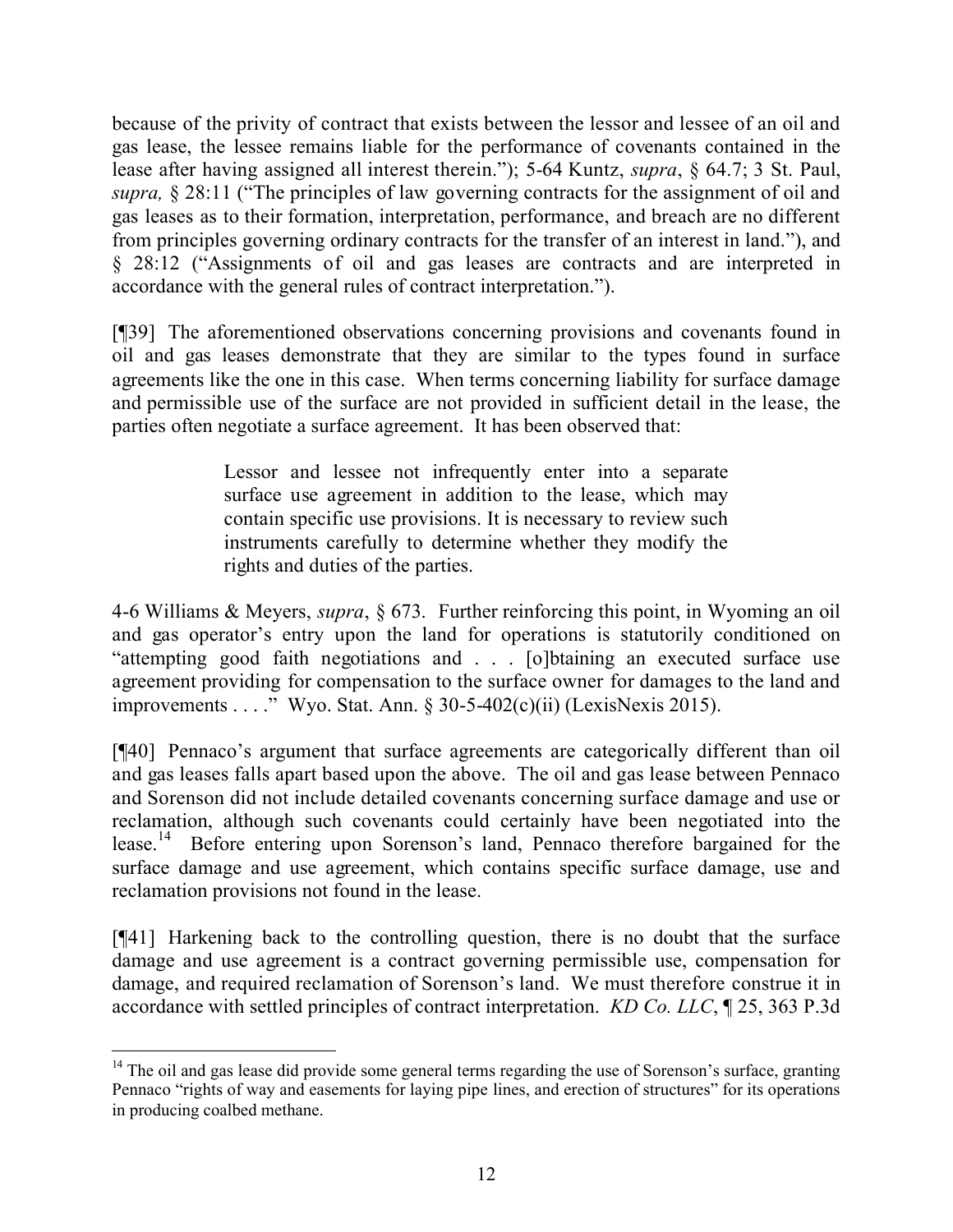at 25-26. We begin by considering *de novo* the plain language of the contract. *Id.* When that language is clear and unambiguous, our inquiry is limited to the four corners of the document, giving the words contained therein their ordinary meaning. *Id.* The parties are free to agree to whatever lawful terms they desire, and we will not rewrite the agreement under the guise of judicial construction. *Id.* Only when the contract is ambiguous do we apply our rules of construction. *Id.* A contract is ambiguous if indefiniteness of expression or double meaning obscures the parties' intent.

[¶42] Reviewing the plain language of the surface damage and use agreement, it is clear that Sorenson intended to grant Pennaco and "its agents, employees and assigns" the right to enter and use the lands described for coalbed methane operations in the manner outlined therein. The contract states that this grant of right-of-way "shall be a covenant running with the lease. Any assignment(s) of the Leasehold covering Owner's lands . . . shall be made subject to this agreement, and all such assignees shall be bound by the terms thereof"

[¶43] In exchange for the access rights granted, Pennaco assumed several obligations, including:

- Making annual payments to Sorenson for well sites, roads, and pipelines, measured in terms of number of well sites and length of roads and pipelines.<sup>15</sup> Pennaco agreed to make said payments "until such time as the property is restored and reclaimed."
- Reclaiming Sorenson's lands by restoring and reseeding well sites, cleaning and removing all above ground equipment and restoring the surface as close to its original state, and returning any roads and other right-of-ways and sites as close to their original condition.
- Restoring any water wells that were impaired by the coalbed methane operations.

[¶44] The contract contains nothing indicating that the parties intended servitudes to be created under property law principles so that Pennaco would be able to relieve itself of these obligations merely by assigning them to a third party. The obligations to reclaim

 $\overline{a}$ <sup>15</sup> The surface damage and use agreement states: "The annual payments shall commence one (1) year from the date of the original payment, and shall allow OPERATOR a right-of-way and easement, to be used by OPERATOR, its agents, servants, employees and successors in interest as long as the annual payments are made." While Pennaco points to the term "easement" in support of its position that the obligations equate to a servitude, we find this isolated reference cannot be interpreted to create a permanent easement. *See Hasvold v. Park Cnty. School Dist. No. 6*, 2002 WY 65, 45 P.3d 635 (Wyo. 2002). The nature of the right away granted under the contract was to enable Pennaco access to its mineral estate and terminated when the coalbed methane operations terminated. Simply put, the parties did not intend to create a perpetual easement.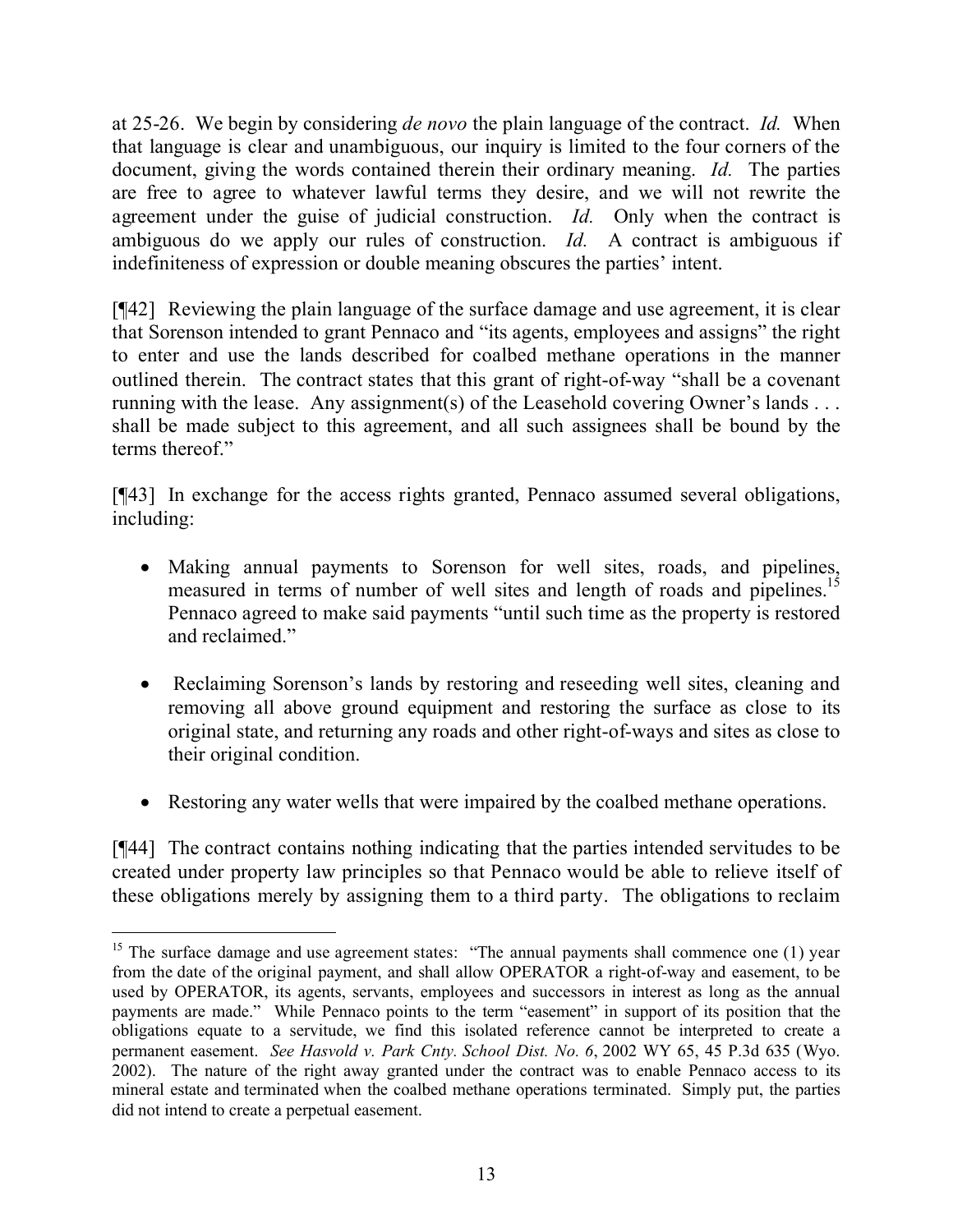the surface estate and to pay until reclamation is complete "presume an ability and willingness to perform after production ends." *KD Co. LLC*, ¶ 36, 363 P.3d at 28. These obligations are not the kind that the parties would expect to be performed only by the last assignee of Pennaco; that is, the one holding the proverbial hot potato by assignment. As we explained in *KD Co. LLC*, "[t]hey are logically connected to Pennaco, its financial ability, and its initial creation of the gas operation, rather than to whatever the last assignee may have done." *Id*.

[¶45] Contrary to Pennaco's position, oil and gas leases and surface agreements are of the same breed of contract and the need for an exculpatory clause applies equally to both. Based on the plain language in the surface damage and use agreement, we hold that the parties intended for Pennaco to remain responsible for obligations in the agreement until coalbed methane operations ceased and Sorenson's land was reclaimed.<sup>16</sup> If Pennaco intended to be released from liability for a breach occurring after assignment, it could have negotiated an exculpatory clause in the contract.<sup>17</sup> Absent such a clause, Pennaco could have tried to obtain a novation from Sorenson at the time of assignment. It did neither.

[¶46] To find that the assignment released Pennaco from its obligations would require us to read an exculpatory clause that expressly terminated Pennaco's obligations upon assignment into the contract. There is no such clause, and we are not at liberty to rewrite the agreement. *See KD Co. LLC*, ¶¶ 37-38, 363 P.3d at 28-29. Applying our usual standard of review of summary judgment, *see id*, ¶ 14, 363 P.3d at 22, we conclude that the district court did not err in ruling as a matter of law that Pennaco remained liable under the surface damage and use agreement after assignment to CEP-M.

## *Amount of Attorney Fees Awarded to Sorenson*

 $\overline{a}$ 

[¶47] Wyoming follows the American rule, which provides that each party is responsible for his or her own attorney fees. *Positive Progressions, LLC v. Landerman*, 2015 WY 138, ¶ 29, 360 P.3d 1006, 1016 (Wyo. 2015). There are narrow exceptions, however.

<sup>&</sup>lt;sup>16</sup> We do not pretend to know what secret thoughts Pennaco had on this subject. We can only enforce the intent reflected in the language of the agreement.

 $17$  The surface damage and use agreement includes a provision on the topic of assignees, which states:

**Assignees Bound**: This agreement shall be binding upon the parties herein, their agents, employees, successors, and assigns. If the CBM lease or operation in question is sold, transferred or assigned, the OPERATOR shall notify the OWNER and the new OPERATOR of the well, or wells, shall be bound by the terms of this agreement.

A logical place to have included an exculpatory clause releasing Pennaco from liability after assignment would have been within or immediately following this provision.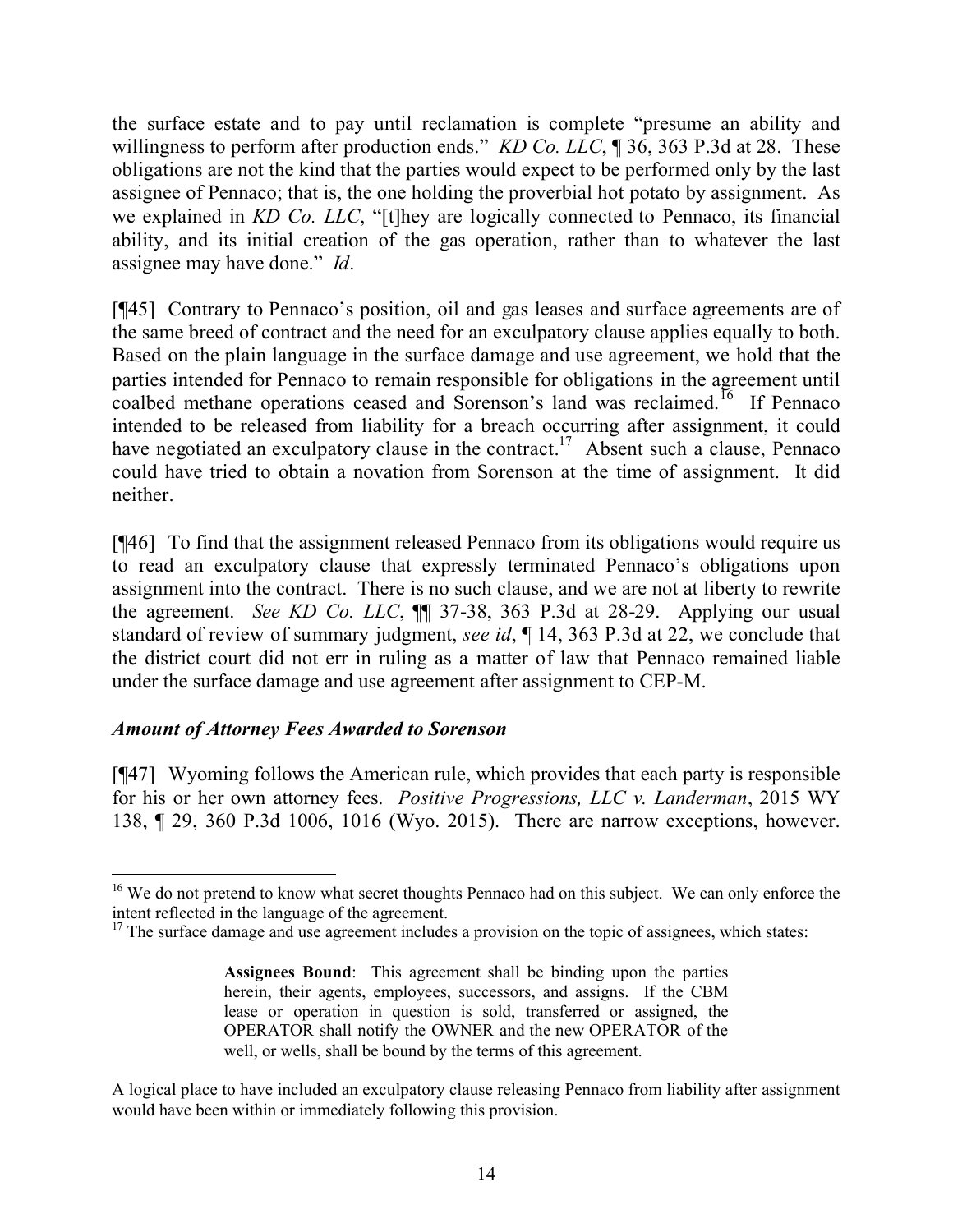Attorney fees can be recovered where a contractual or statutory provision authorizes them, or as a form of punitive damages when such damages can properly be awarded. *Id.*

[¶48] The surface damage and use agreement contains the following fee-shifting provision: "Operator, if determined by a court of competent jurisdiction to be in default, will be responsible for all reasonable legal fees and costs." Based upon this provision, and in accordance with W.R.C.P. 54(d), Sorenson requested and was granted an award of attorney fees and costs.<sup>18</sup>

[¶49] Sorenson provided documentation showing that his attorneys' total fees based on their hourly rate were \$124,591.25. He requested that the award be enhanced beyond that figure to account for the fact that he and his attorneys had entered into a contingent fee agreement. Under that agreement, Sorenson's attorneys were entitled to 40% of the gross recovery after a trial. That amounts to \$422,393.04 on the \$1,055,982.62 judgment.

[¶50] Sorenson did not request that the full contingency amount be awarded; rather, he requested that the district court multiply the \$124,591.25 by a factor of three and award fees of \$373,773.75. Applying Wyoming law and consulting other jurisdictions, the district court adjusted the \$124,591.25 upward 2.5 times, awarding attorney fees in the amount of \$311,478.13.

[¶51] Whether a court can award attorney fees is a question of law to be reviewed *de novo*. *KD Co. LLC*, ¶ 15, 363 P.3d at 22. We review the amount of the award for an abuse of discretion. *Id.* We have explained:

> [A]n award of attorney fees is generally not the result of a mathematical computation. The fees described by affidavit are merely the starting point of the analysis, and it is through a court's exercise of discretion that it determines what portion of the amount requested is reasonable and equitable under the particular circumstances of a given case.

*Thorkildsen v. Belden*, 2012 WY 8, ¶ 11, 269 P.3d 421, 424 (Wyo. 2012).

[¶52] To determine the reasonableness of the attorney fee award, our courts follow the two-factor federal lodestar test: "(1) whether the fee charged represents the product of reasonable hours times a reasonable rate; and (2) whether other factors of discretionary application should be considered to adjust the fee either upward or downward." *Positive Progressions, LLC*, ¶ 29, 360 P.3d at 1016 (quoting *Alexander v. Meduna*, 2002 WY 83,

<sup>&</sup>lt;sup>18</sup> The narrow issue raised on appeal by Pennaco deals with the amount of attorney fees awarded. Pennaco does not contest the amount of costs awarded—\$21,181.84— and so we will not address that portion of the award any further.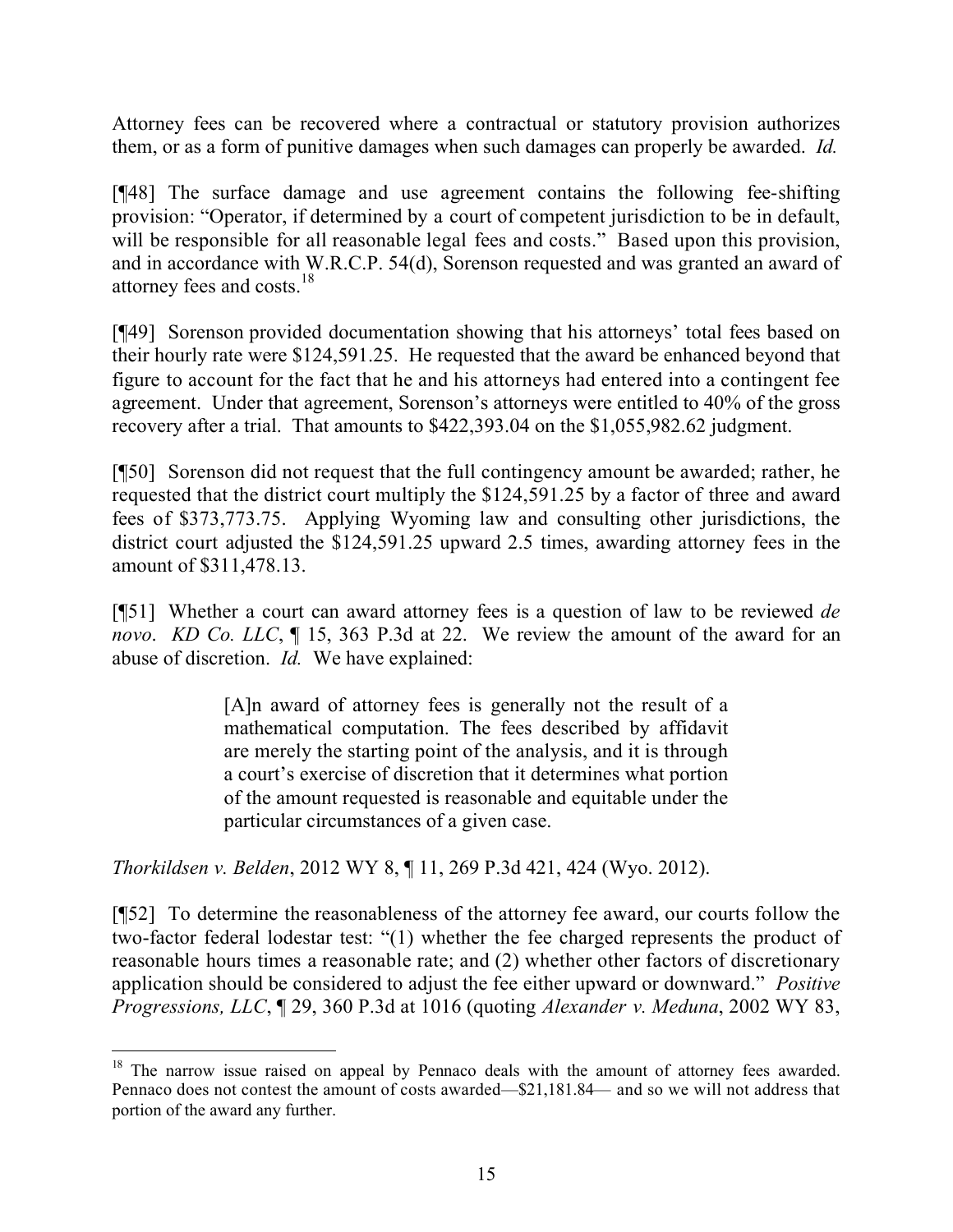¶ 49, 47 P.3d 206, 220-21 (Wyo. 2002)); *Thorkildsen*, ¶ 10, 269 P.3d at 424. The Wyoming legislature directed our courts to consider the following factors to guide their discretion and to help them arrive at a reasonable fee award:

> (b) In civil actions for which an award of attorney's fees is authorized, the court in its discretion may award reasonable attorney's fees to the prevailing party without requiring expert testimony. In exercising its discretion the court may consider the following factors:

> (i) The time and labor required, the novelty and difficulty of the questions involved, and the skill requisite to perform the legal service properly;

> (ii) The likelihood that the acceptance of the particular employment precluded other employment by the lawyer;

> (iii) The fee customarily charged in the locality for similar legal services;

> > (iv) The amount involved and the results obtained;

(v) The time limitations imposed by the client or by the circumstances;

(vi) The nature and length of the professional relationship with the client;

(vii) The experience, reputation and ability of the lawyer or lawyers performing the services; and

## **(viii) Whether the fee is fixed or contingent.**

Wyo. Stat. Ann. § 1-14-126(b)(i)-(viii) (LexisNexis 2015) (emphasis added); *see Dishman v. First Interstate Bank*, 2015 WY 154, ¶ 15, 362 P.3d 360, 365-66 (Wyo. 2015).

[¶53] The district court appropriately took the first step in establishing a reasonable fee by multiplying the number of hours worked by the attorneys' usual hourly rate, and by that calculation arrived at \$124,591.25. It reviewed affidavits and other supporting information provided by Sorenson, and determined that the amount of time and the hourly rate were reasonable under the circumstances. *See Dishman*, ¶ 14, 362 P.3d at 365.

[ $[$ [54] For the second step in its analysis, the district court correctly consulted  $§$  1-14-126(b) and considered the listed factors to decide whether to adjust the fee either upward or downward to arrive at a reasonable amount. *See Thorkildsen* ¶ 10, 269 P.3d at 424. Because Sorenson's attorneys took the case on a contingent fee basis, the statute obliged the judge to consider that fact in determining the reasonable amount to award in attorney fees because factor (viii) expressly provides for consideration of "[w]hether the fee is fixed or contingent." *See* Wyo. Stat. Ann. § 1-14-126(b)(viii).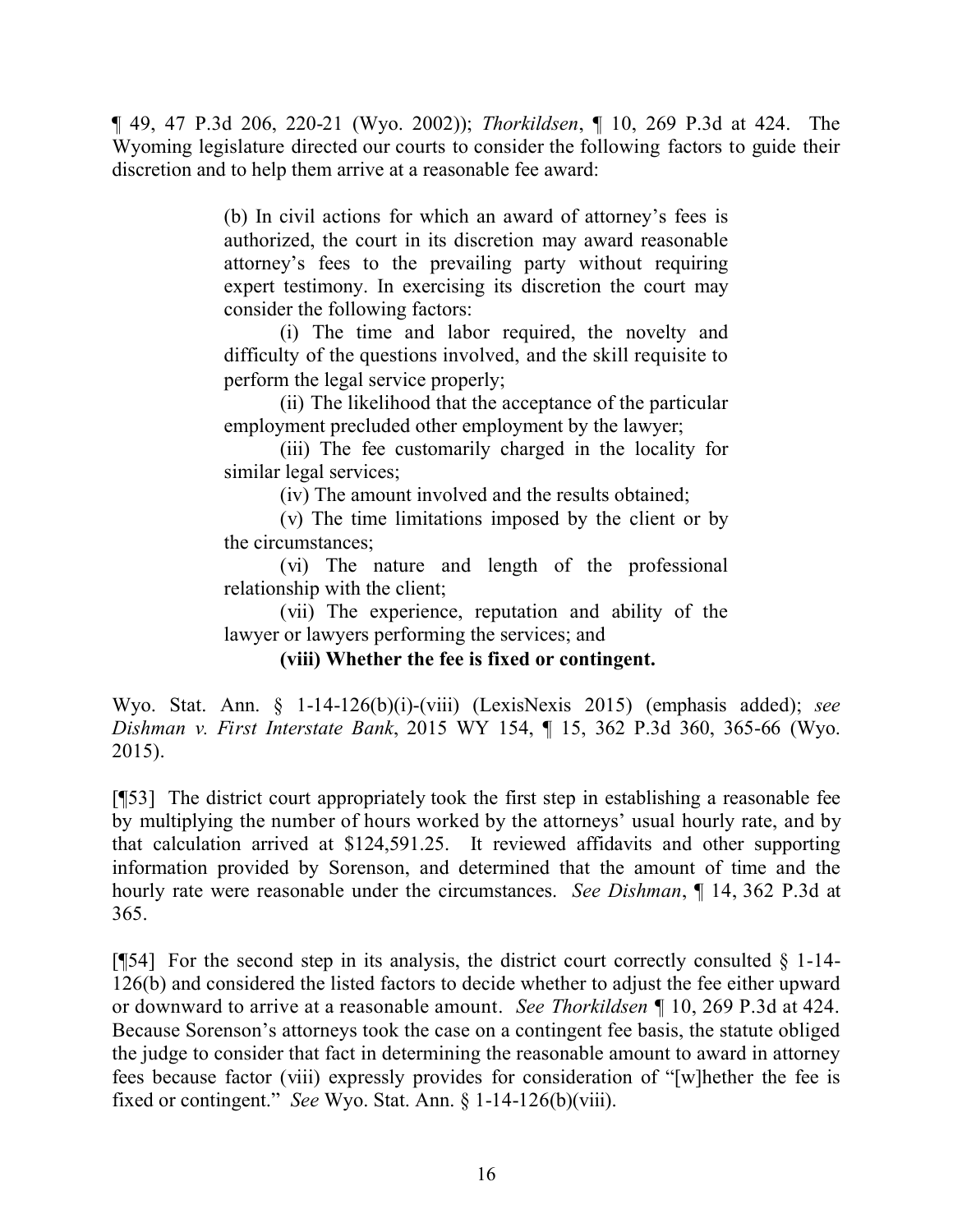[¶55] Pennaco says that under no circumstances should attorney fees be enhanced to account for contingent fee agreements. In support of its position, Pennaco relies chiefly on the United States Supreme Court case of *City of Burlington v. Dague*, 505 U.S. 557, 112 S.Ct. 2638, 120 L.Ed.2d 449 (1992). There our nation's highest court ruled that the fee shifting provisions of the Solid Waste Disposal Act and the Clean Water Act did not allow for the enhancement of fees based upon a contingent fee agreement under the lodestar method. *Id.* at 562-67, 112 S.Ct. at 2641-44. It noted the difficulty of determining the risk associated with any case and the possibility of "double counting" fees if factors used in allowing the enhancement have already been subsumed in the lodestar analysis. *Id.* at 563, 112 S.Ct. at 2641.

[¶56] Pennaco's reliance on *Dague* is unconvincing. Our careful review of *Dague* does not indicate there was an applicable statute or rule that expressly required consideration of a contingent fee agreement as Wyoming's § 1-14-126 does. If we were to accept Pennaco's position, we would have to decide that the legislature included meaningless language in § 1-14-126(b)(viii), which this Court will not do. *See City of Casper v. Holloway*, 2015 WY 93, ¶ 37, 354 P.3d 65, 75-76 (Wyo. 2015).

[¶57] Furthermore, the United States Supreme Court has softened its position somewhat since *Dague*. *See* 10 Wright & Miller, *supra,* § 2675.2. In *Perdue v. Kenny A.*, 559 U.S. 542, 130 S.Ct. 1662, 176 L.Ed.2d 494 (2010), for example, it seems to have left the door open for a contingent fee enhancement multiplier in a 42 U.S.C. § 1983 case in rare circumstances.

> In light of what we have said in prior cases, we reject any contention that a fee determined by the lodestar method may not be enhanced in any situation. The lodestar method was never intended to be conclusive in all circumstances. Instead, there is a "strong presumption" that the lodestar figure is reasonable, but that presumption may be overcome in those rare circumstances in which the lodestar does not adequately take into account a factor that may properly be considered in determining a reasonable fee.

*Id.* at 553-54, 130 S.Ct. at 1673.

[¶58] Our legislature expressly provided that whether a fee is fixed or contingent is a factor that may properly be considered in adjusting the lodestar amount either upward or downward to arrive at a reasonable fee award. *See* Wyo. Stat. Ann. § 1-14-126(b)(viii); *see also* 20 Am. Jur. 2d *Costs* § 55 (2d ed. 2016 update) ("A court may consider a contingent fee agreement and the amount it would have generated as evidence of usual and customary fees in determining both the reasonableness and the amount of an award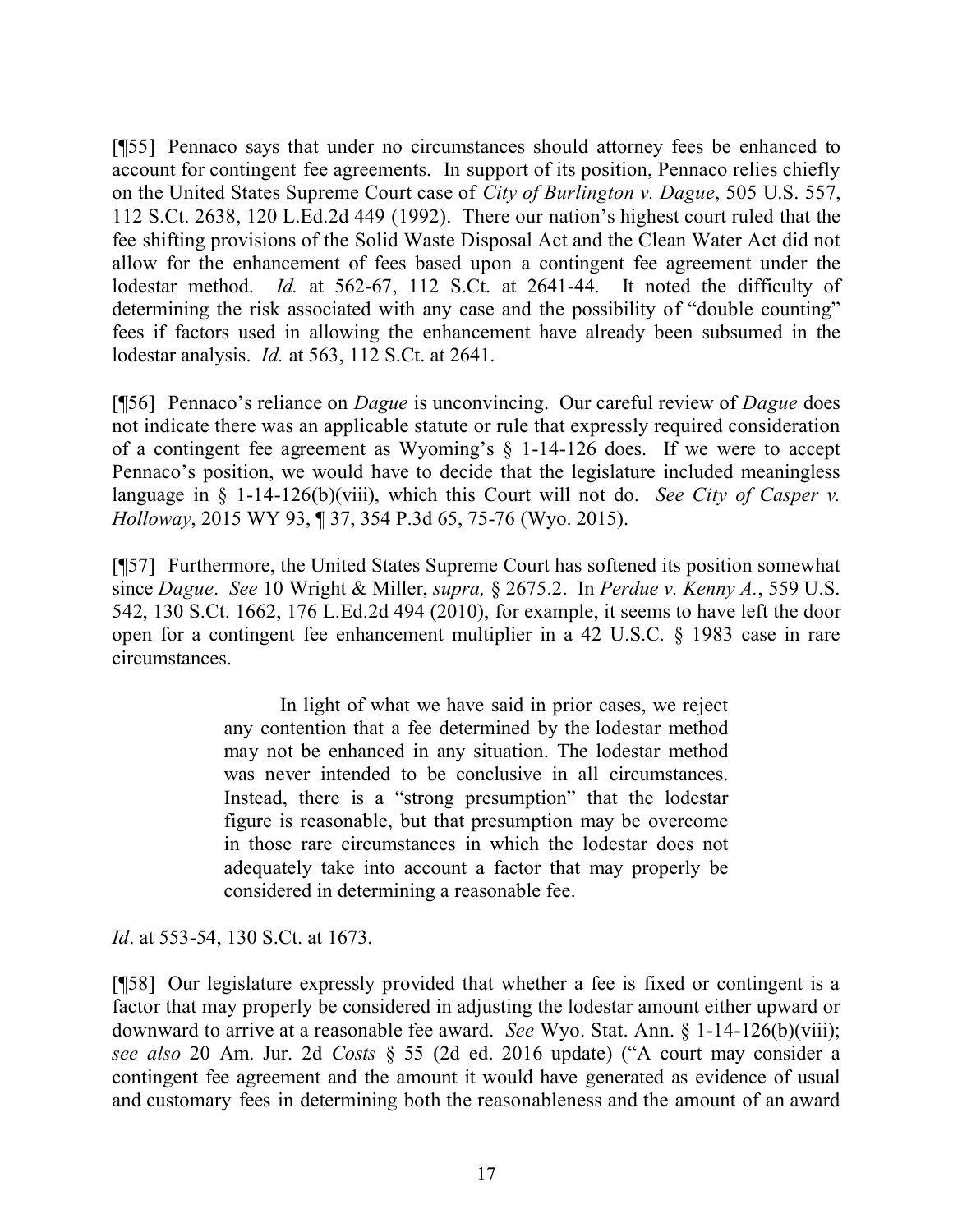of attorney's fees."); 20 C.J.S. *Costs* § 148 (database updated Dec. 2015) ("An agreement between attorney and client concerning fees is not controlling, but a contingency agreement may be considered when considering the discretionary factors governing an award."). Because the district court correctly considered this factor, the question becomes whether it abused its discretion by enhancing the lodestar amount by 2.5 times. We cannot say it did.

[¶59] This Court recognizes that our precedent on the subject of contingent fee multipliers is slim. However, courts from other jurisdictions have dealt with the issue, and their decisions provide helpful guidance. In Florida, courts analyze three factors in evaluating the impact of contingent fee agreements in contract cases: "(1) whether the relevant market requires a contingency fee multiplier to obtain competent counsel; (2) whether the attorney was able to mitigate the risk of nonpayment in any way; and (3) whether any of the factors set forth in *Rowe*<sup>19</sup> are applicable, especially, the amount involved, the results obtained, and the type of fee arrangement between the attorney and his client." *Standard Guar. Ins. Co. v. Quanstrom*, 555 So.2d 828, 834 (Fla. 1990); *see TRG Columbus Dev. Venture, Ltd. v. Sifontes*, 163 So.3d 548, 550 (Fla. Dist. Ct. App. 2015) (affirming contingent fee multiplier of 2.0); *Citizens Prop. Ins. Corp. v. Pulloquinga*, No. 3D14-1248, 2015 WL 9584387, at \*3 (Fla. Dist. Ct. App. Dec. 30, 2015) (affirming the application of a 1.5 contingent fee multiplier). A movant must present evidence of these factors to justify a multiplier. *Quanstrom*, 555 So.2d at 834.

[¶60] The district court followed Florida's lead; it not only considered the discretionary factors in § 1-14-126(b), but also applied the three factors in *Quanstrom*. The court was presented with evidence<sup>20</sup> that Sorenson sought out an attorney concerning his dispute with Pennaco, but was unable to afford that attorney's hourly rate to bring a lawsuit. Sorenson then tried to work things out with Pennaco himself, but his efforts were unsuccessful. A year later, Sorenson contacted his current counsel, who agreed to take the case on contingency because Sorenson could not afford the firm's hourly rate. Additional evidence supported a conclusion that without an attorney willing to accept the case on a contingent fee basis, Sorenson likely would not have been able to successfully pursue his claims.

[¶61] The district court concluded that Sorenson proved that in order for a landowner like himself to engage competent counsel for representation in a lawsuit of this type, he had to enter into a contingent fee agreement. It held that "the current market demands the average Wyoming landowner seeking counsel for representation against an oil and gas

 <sup>19</sup> *Florida Patient's Compensation Fund v. Rowe*, 472 So.2d 1145, 1150-51 (Fla. 1985).

<sup>&</sup>lt;sup>20</sup> Sorenson presented affidavits from himself and his attorney, as well as an opinion from an experienced attorney located in northeast Wyoming. The evidence covered everything from Sorenson's inability to obtain representation on a fixed-fee basis to the level of work and preparation such a case requires. Pennaco did not provide any evidence in opposing Sorenson's motion.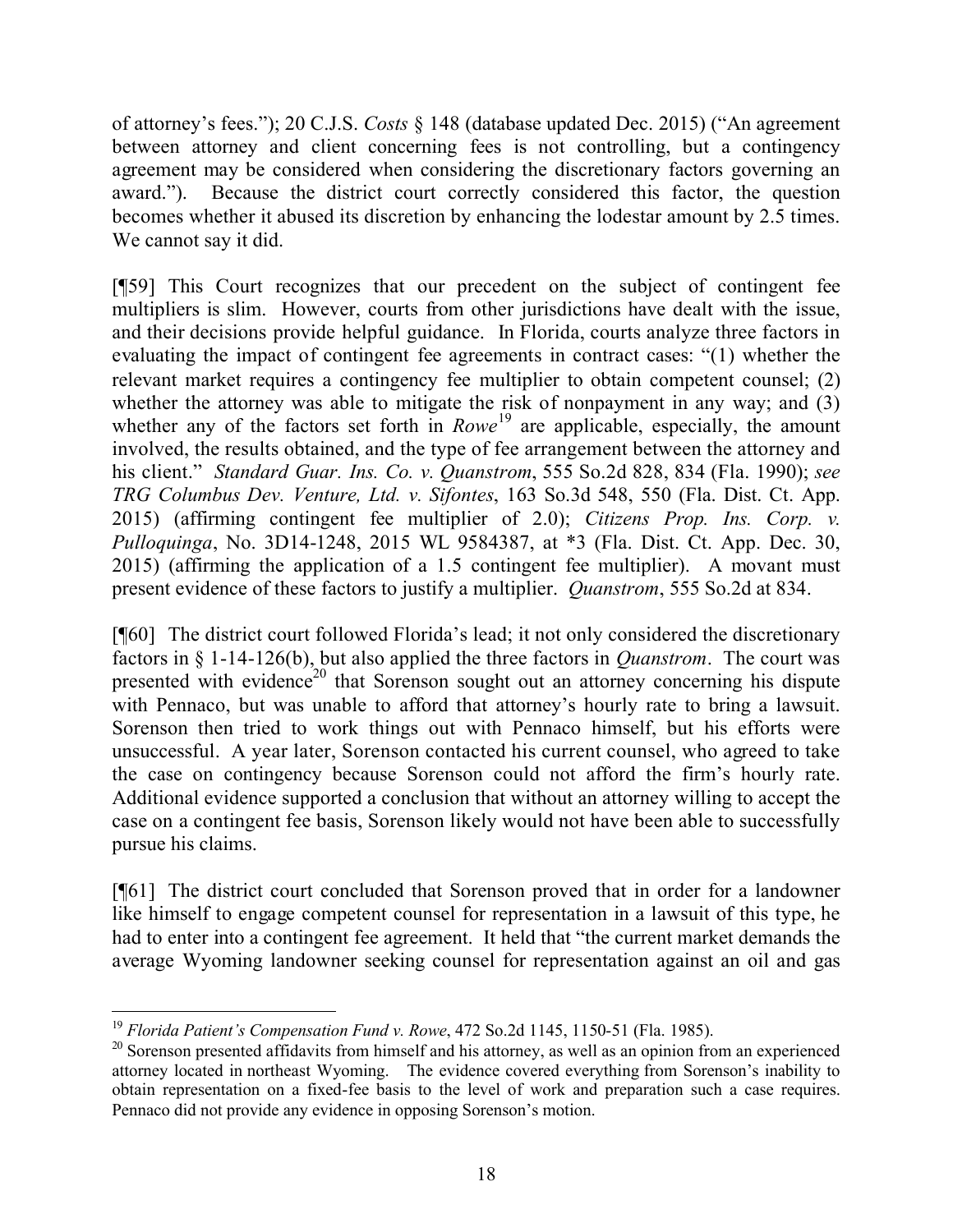company must hire an attorney on a contingency fee basis, and in order to encourage firms to do so, a multiplier is needed."<sup>21</sup>

[¶62] Regarding the second factor to be considered in applying a multiplier, evidence indicated that Sorenson's attorneys had no way of mitigating the risk of nonpayment, as there was no surety of any kind. They were unable to hedge against the possibility that he could not pay his fees because Sorenson had no other means to pay for the substantial attorney time needed to prepare and try the case. The risks were great.

[¶63] From the start, Pennaco asserted it owed Sorenson nothing at all because it had assigned its rights under the surface damage agreement. That legal issue was not finally resolved by this Court until shortly before this appeal was argued, long after the attorneys had expended the vast majority of the time required to present Sorenson's claim. Beyond that, the spectrum of potential damages presented an additional risk Sorenson's attorneys took. Pennaco's experts testified that damages for reclamation totaled \$150,000, while Sorenson's experts estimated it to be approximately \$880,000, and it was for the jury to decide which, if either, was correct. The district court concluded that "[t] here was a high risk that the jury could have found Pennaco had not damaged the property, or they could have found a very low reclamation amount should be awarded." If the jury had gone along with Pennaco's figures, the shoe might have been on the other foot in terms of arguing the effect of the contingent fee agreement, because the contingent fee would have amounted to about half of what Sorenson's attorneys would have earned at their customary hourly rate. $^{22}$ 

[¶64] As to other factors warranting the use of a multiplier, the district court was guided by those set forth by the United States Supreme Court, *see Perdue*, 559 U.S. at 554-55, as well as by the Florida Supreme Court, *see Quanstrom*, 555 So.2d at 834. It determined that the use of a 2.5 multiplier resulted in a reasonable attorney fee award because of the exceptional nature of the case, the amount involved, and the results obtained. It found that the damage award was nearly the largest possible amount that could have been attained given the disagreement between expert witnesses as to what the damages and reclamation costs would be. In the district court's words, the fact that counsel "was able

 <sup>21</sup> The Florida Supreme Court has noted a primary rationale for the contingency risk multiplier is to provide access to competent counsel for those who could not afford it. *See Bell v. U.S.B. Acquisition Co*., *Inc.*, 734 So.2d 403, 411 (Fla. 1999) ("The importance of this policy consideration is highlighted by the fact that the very first factor listed in *Quanstrom* . . . is 'whether the relevant market requires a contingency fee multiplier to obtain competent counsel.'" (emphasis omitted)). "Multipliers are intended to level the playing field, to provide litigants, who may otherwise lack the resources, to obtain competent counsel, as a means of access to the legal system." *Michnal v. Palm Coast Dev., Inc*., 842 So.2d 927, 934 (Fla. Dist. Ct. App. 2003) (emphasis omitted).

 $^{22}$  The attorneys also ran the risk that Pennaco might become insolvent or bankrupt before a judgment could be collected.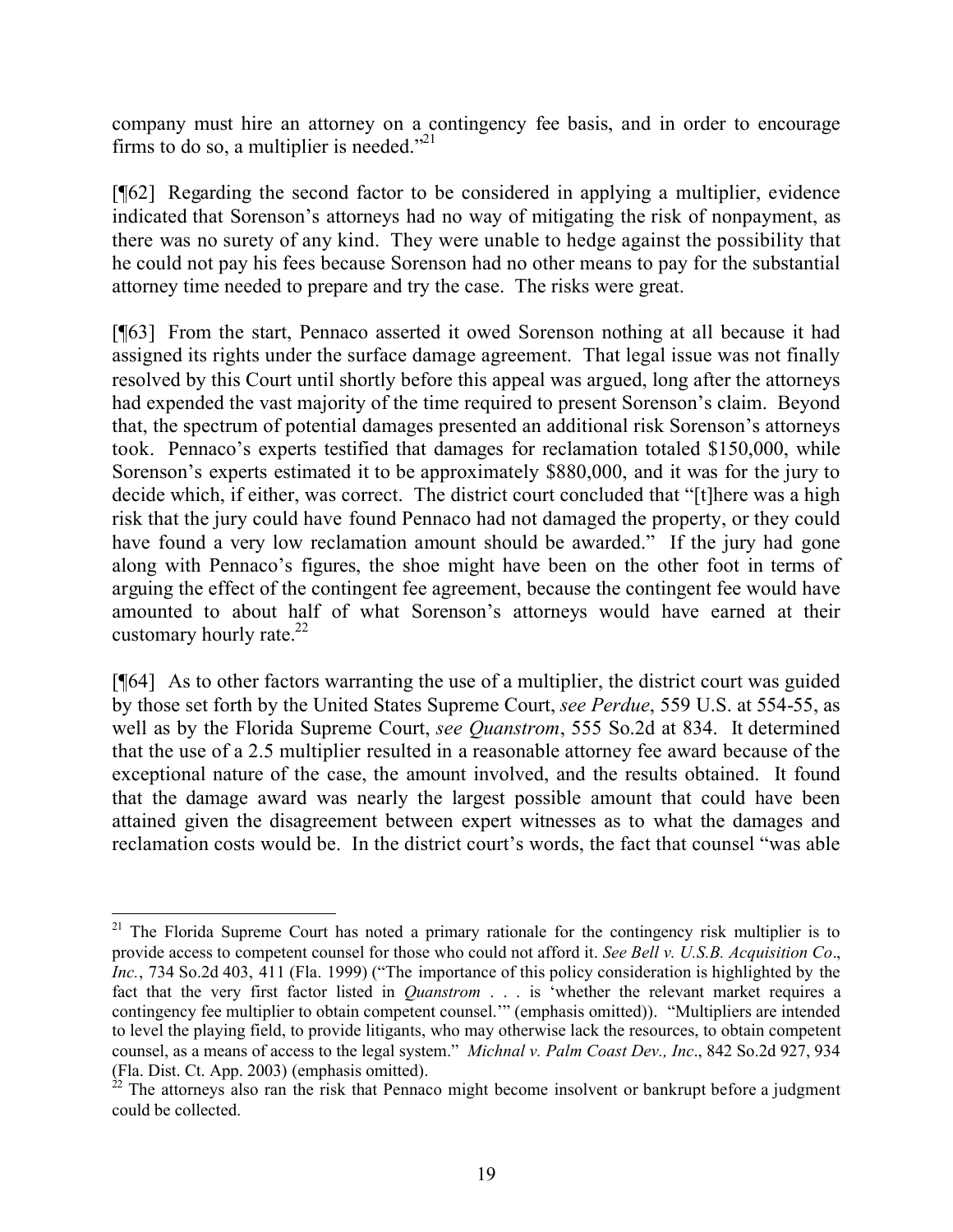to recover the large award of over a million dollars for Sorenson was the result of exceptional attorney work."

[¶65] The court also recognized that the lodestar amount would not accurately represent Sorenson's actual attorney fees under the contingent fee agreement. The attorneys were entitled to a 40% contingency by contract, and without enhancement, a large portion of Sorenson's damage award would have gone to his attorneys despite the fee-shifting provision of the surface use and damage agreement.

[¶66] While the district court focused on Florida's approach to enhancing attorney fee awards when a contingent fee agreement is involved, we note that several other states also take that factor into account. The Montana Supreme Court has confirmed that fees may be awarded on the basis of a contingent fee agreement, and indicated that other discretionary factors similar to the list in § 1-14-126(b) should also be considered before such an award is made. *See West v. Club at Spanish Peaks, L.L.C.*, 186 P.3d 1228, 1247- 48 (Mont. 2008). Idaho takes a similar approach in allowing awards of fees when there is a contingent fee agreement, so long as the court considers other discretionary factors. *See Griffith v. Clear Lakes Trout Co.*, 200 P.3d 1162, 1172 (Idaho 2009). In Texas, whether a fee is fixed or contingent is also one of the discretionary factors to be considered. *See Cleveland v. Taylor*, 397 S.W.3d 683, 701-02 (Tex 2012). Oklahoma courts likewise recognize that the contingent nature of the attorney's employment allows a court to adjust the basic hourly rate upward by allowing a risk-litigation premium based on the likelihood of success at the outset of the representation. *See Silver Creek Inv., Inc. v. Whitten Const. Mgmt.*, 307 P.3d 360, 369-70 (Okla. Ct. App. 2013). Oregon courts have made it clear that an award of reasonable attorney fees does not preclude the use of a multiplier or other fee enhancement in contingent fee agreement cases. *See ZRZ Realty Co. v. Beneficial Fire & Cas. Ins.*, 300 P.3d 1224, 1240-41 (Ore. Ct. App. 2013); *see also Strawn v. Farmers Ins. Co. of Oregon*, 226 P.3d 86, 95 (Ore. Ct. App. 2010).

[¶67] After carefully studying the record and applicable law, we conclude that the district court's finding in favor of a multiplier of 2.5 is permissible by statute, and that it cannot be considered an abuse of discretion under the circumstances of this case. However, we must echo the United States Supreme Court's caveat that a reasonable fee is one that is adequate to induce competent counsel to undertake representation in a meritorious case, but it should not result in a windfall. *See Perdue*, 559 U.S. at 552.

## **CONCLUSION**

[¶68] The district court did not err in determining that Pennaco continued to remain liable after assignment for the obligations under the surface damage and use agreement. The language of that contract plainly requires Pennaco to perform certain obligations until coalbed methane operations have ceased and the lands are reclaimed. It does not